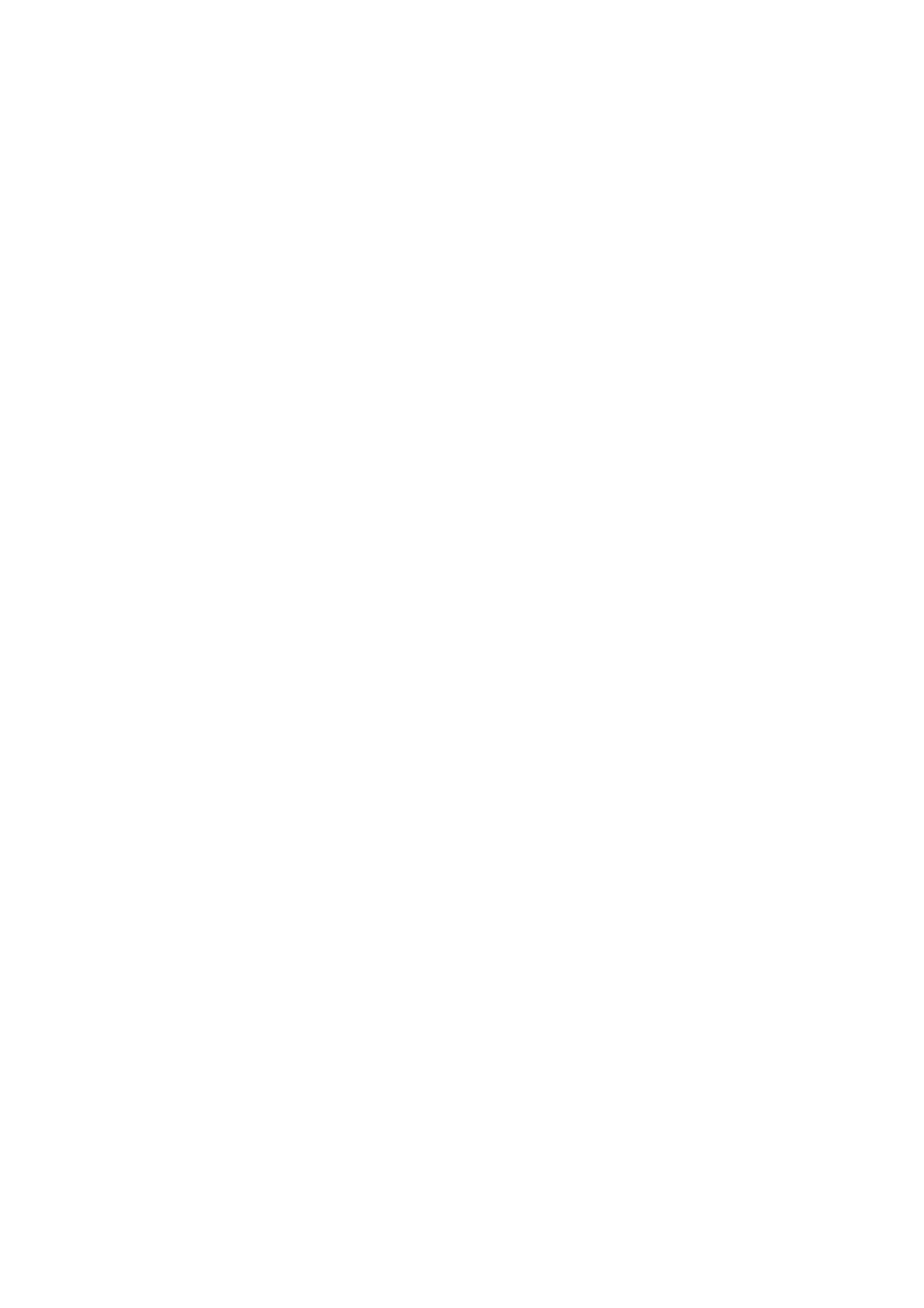After the Mental Health Council of Australia (MHCA) launched its national review of mental health services in Australia in 2003 ("Out of Hospital, Out of Mind!"), it set about gathering more specific data from government agencies about the status of mental health services at local, regional and state/ territory levels. Together with the Brain and Mind Research Institute (BMRI), the MHCA developed two surveys as tools to collect the relevant information. This process was completed prior to the commencement of community consultations with the Human Rights and Equal Opportunity Commission.

The following data summarises the results of those surveys.

# 3.1 SURVEY ONE: A REVIEW OF IMPLEMENTATION OF COMMUNITY PRIORITIES IN MENTAL HEALTH

The first survey, conducted over 2004-04, sought the views of mental health stakeholders about the progress in the implementation of community priorities in mental health. The survey was divided into three sections:

- The first asked some demographic information about the respondent and their service.
- The second asked the respondent to rate how the priorities have been implemented or supported within their LOCAL area.
- The third asked respondents to rate how the priorities have been implemented or supported at a STATE level.

## 3.1.1 SURVEY ONE - NATIONAL DATA SET

As of 2 November 2004, 714 complete surveys had been received. The majority of respondents described their role within the mental health sector as public providers of specialist treatment ( $n=246$ , 34%). This is followed by consumers and carers ( $n=162$ , 22%) and then non-government community service providers ( $n=74$ , 10%). Across Australia, most respondents were located in New South Wales (NSW; Table 3.1.1.1).

### Table 3.1.1.1: Total number of respondents by state; N=714.

| <b>STATE</b>                 | <b>TOTAL NUMBER (%) OF RESPONDENTS</b> |
|------------------------------|----------------------------------------|
| New South Wales              | 239 (33%)                              |
| Victoria                     | 134 (19%)                              |
| Western Australia            | 99 (14%)                               |
| Queensland                   | 95 (13%)                               |
| South Australia              | 69 (10%)                               |
| Australian Capital Territory | 43 (6%)                                |
| Tasmania                     | 26 (4%)                                |
| Northern Territory           | 9(1%)                                  |

With regards to the national priorities as identified in "Out of Hospital, Out of Mind!", respondents rated the extent to which they have been implemented or supported in their LOCAL areas (Table 3.1.1.2).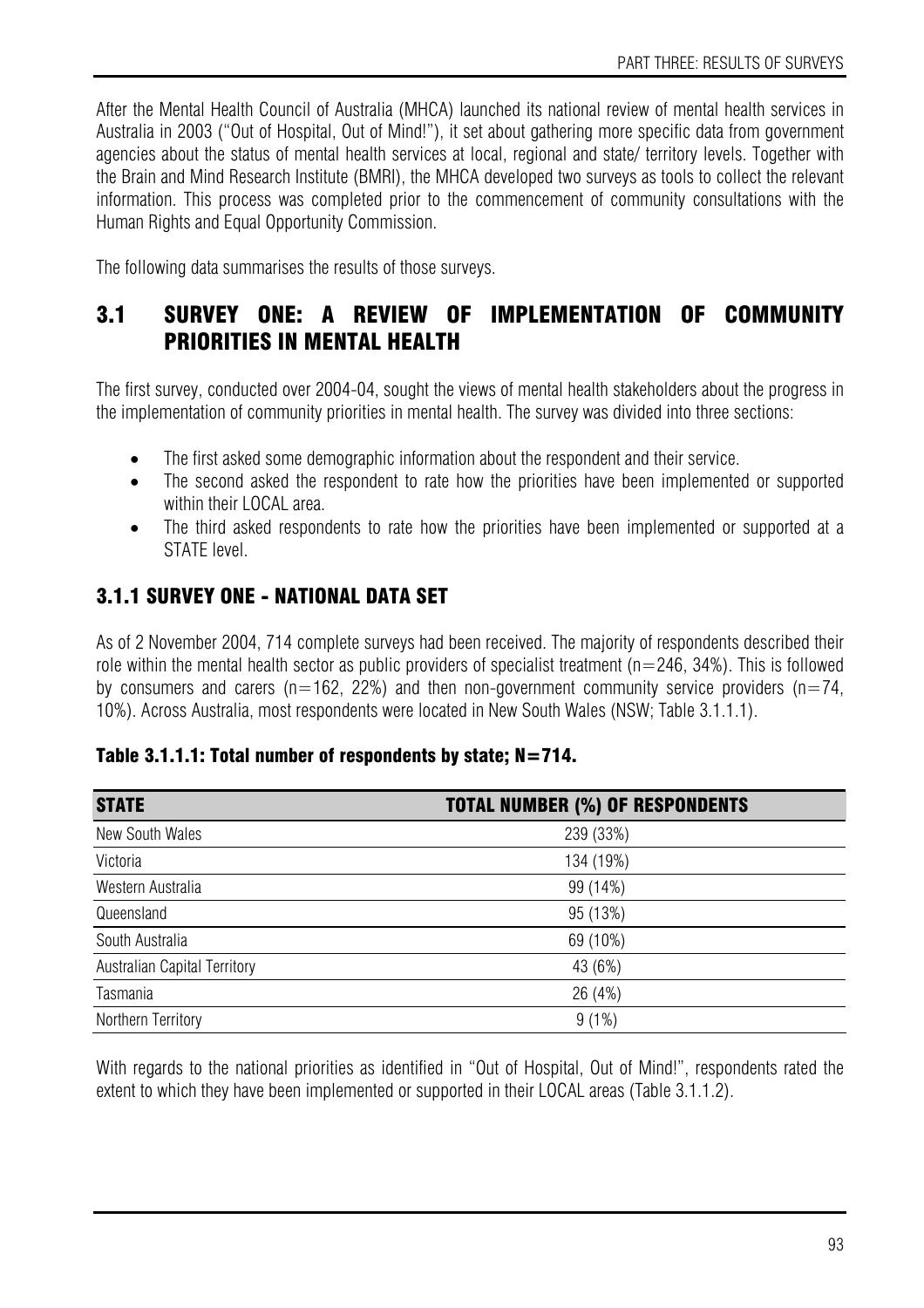|     |                                                                                                                                                                  | <b>No action taken</b><br>or no support<br>$N(%)*$ | <b>Discussion and</b><br>planning or low<br>level support<br><b>PLUS</b><br>implementation<br>begun or<br>moderate support<br>$N(%)*$ | <b>Nearly complete</b><br>or high level<br>support PLUS fully<br>implemented or<br>full support<br>$N(%)*$ |
|-----|------------------------------------------------------------------------------------------------------------------------------------------------------------------|----------------------------------------------------|---------------------------------------------------------------------------------------------------------------------------------------|------------------------------------------------------------------------------------------------------------|
| 1.  | Implementation of early intervention services                                                                                                                    | 171 (24%)                                          | 414 (58%)                                                                                                                             | 121 (17%)                                                                                                  |
| 2.  | Development of innovative services for people<br>with mental health and alcohol or substance<br>abuse disorders                                                  | 244 (34%)                                          | 379 (53%)                                                                                                                             | 77 (11%)                                                                                                   |
| 3.  | Development of a wider spectrum of acute and<br>community-based care settings                                                                                    | 213 (30%)                                          | 406 (57%)                                                                                                                             | 85 (12%)                                                                                                   |
| 4.  | Implementation of the national standards for<br>mental health services                                                                                           | 158 (22%)                                          | 421 (59%)                                                                                                                             | 110 (15%)                                                                                                  |
| 5.  | Programs that promote attitudinal change among<br>mental health workers                                                                                          | 225 (32%)                                          | 399 (56%)                                                                                                                             | 67 (9%)                                                                                                    |
| 6.  | Increased support for stigma reduction campaigns                                                                                                                 | 265 (37%)                                          | 352 (49%)                                                                                                                             | 73 (10%)                                                                                                   |
| 7.  | Development of specific<br>inter-governmental<br>service agreements<br>(e.g.<br>Between<br>health.<br>education, housing,<br>employment, and social<br>security) | 173 (24%)                                          | 414 (58%)                                                                                                                             | 99 (14%)                                                                                                   |
| 8.  | More genuine consumer participation                                                                                                                              | 172 (24%)                                          | 413 (58%)                                                                                                                             | 114 (16%)                                                                                                  |
| 9.  | Direct support for 'innovation', 'research' and<br>'service evaluation' in mental health                                                                         | 260 (36%)                                          | 358 (50%)                                                                                                                             | 81 (11%)                                                                                                   |
| 10. | Introduction of specific schemes to enhance<br>access to mental health specialists                                                                               | 235 (33%)                                          | 379 (53%)                                                                                                                             | 83 (12%)                                                                                                   |
| 11. | More genuine carer participation                                                                                                                                 | 176 (25%)                                          | 400 (56%)                                                                                                                             | 121 (17%)                                                                                                  |
| 12. | Support for enhanced role of non-government<br>organisations in all aspects of care                                                                              | 184 (26%)                                          | 440 (62%)                                                                                                                             | 70 (10%)                                                                                                   |
| 13. | Clear accountability for expenditure of mental<br>health strategy funds                                                                                          | 235 (33%)                                          | 361 (51%)                                                                                                                             | 76 (11%)                                                                                                   |
| 14. | Specification of clear primary care and specialist<br>workforce roles                                                                                            | 223 (31%)                                          | 378 (53%)                                                                                                                             | 90 (13%)                                                                                                   |

#### Table 3.1.1.2: Implementation or support for priorities at a LOCAL level; N=714.

\*Where numbers do not tally to 714 (100%), respondents have either responded "Don't know" or left the question blank.

Next, respondents rated the extent to which priorities have been implemented or supported within their STATE (Table 3.1.1.3).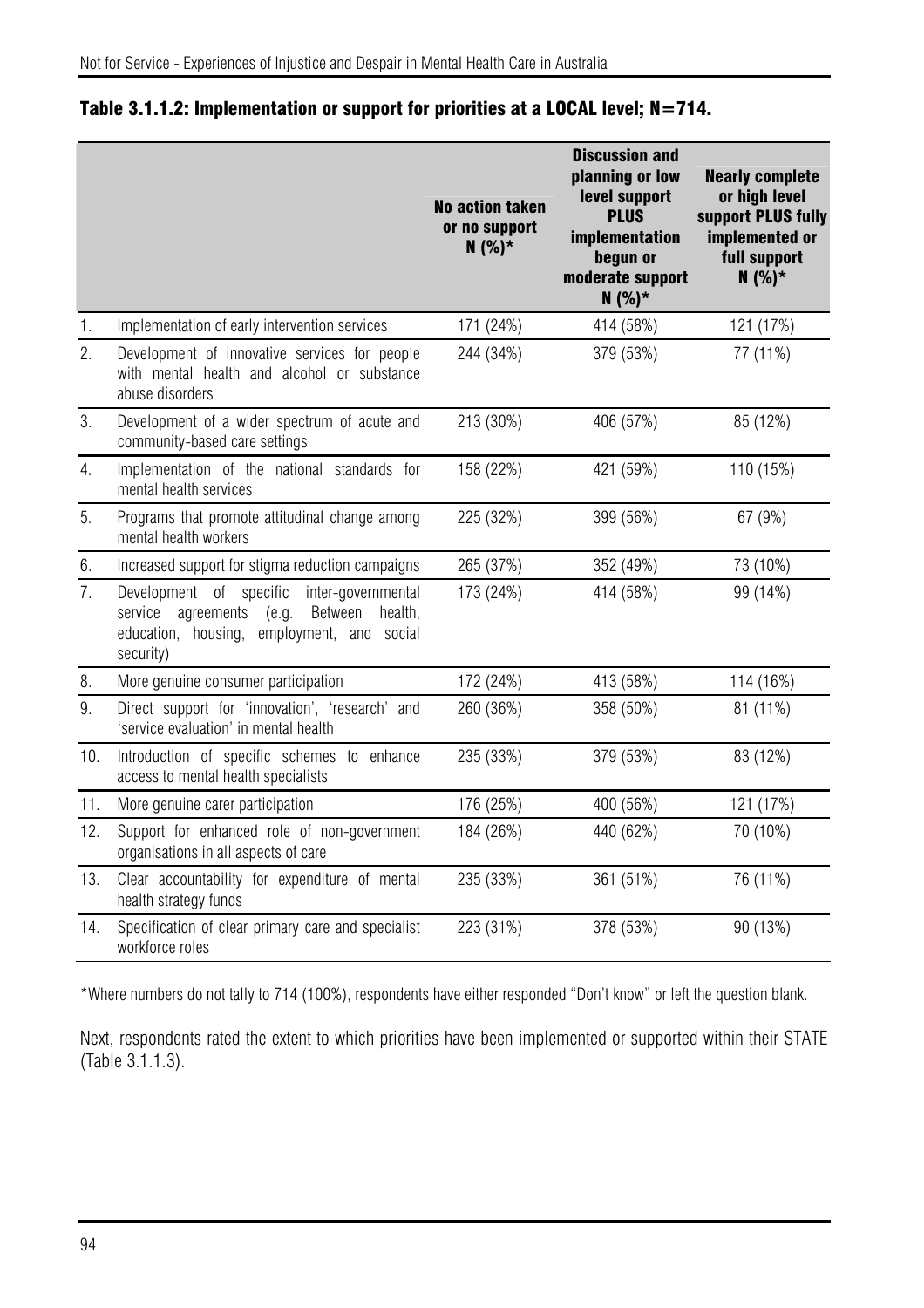|            |                                                                                                                                                | <b>No action taken</b><br>or no support<br>$N(%)*$ | <b>Discussion and</b><br>level support<br><b>PLUS</b><br>implementation<br>begun or<br>moderate<br>support<br>$N(%)*$ | planning or low Nearly complete<br>or high level<br>support PLUS<br>fully<br>implemented or<br>full support<br>$N(%)*$ |
|------------|------------------------------------------------------------------------------------------------------------------------------------------------|----------------------------------------------------|-----------------------------------------------------------------------------------------------------------------------|------------------------------------------------------------------------------------------------------------------------|
| 1.         | Development of specific inter-governmental service<br>agreements (e.g. between health, education, housing,<br>employment, and social security) | 184 (26%)                                          | 410 (58%)                                                                                                             | 89 (13%)                                                                                                               |
| 2.         | Direct support for 'innovation', 'research' and 'service<br>evaluation' in mental health                                                       | 190 (27%)                                          | 438 (61%)                                                                                                             | 73 (10%)                                                                                                               |
| 3.         | Introduction to specific schemes to enhance access to<br>mental health specialists                                                             | 195 (27%)                                          | 433 (61%)                                                                                                             | 68 (10%)                                                                                                               |
| 4.         | Support for specific disease prevention initiatives (e.g. In<br>anxiety, depression, alcohol or substance abuse)                               | 178 (25%)                                          | 445 (62%)                                                                                                             | 79 (11%)                                                                                                               |
| $\sqrt{5}$ | Support for general mental health promotion                                                                                                    | 185 (26%)                                          | 437 (61%)                                                                                                             | 81 (11%)                                                                                                               |
| 6.         | for<br>enhanced<br>role<br>0f<br>Support<br>non-government<br>organisations in all aspects of care                                             | 191 (27%)                                          | 421 (59%)                                                                                                             | 81 (11%)                                                                                                               |
| 7.         | Clear accountability for expenditure of mental health<br>strategy funds                                                                        | 221 (31%)                                          | 380 (53%)                                                                                                             | 75 (11%)                                                                                                               |
| 8.         | Ongoing support for suicide prevention campaigns                                                                                               | 175 (25%)                                          | 424 (60%)                                                                                                             | 97 (14%)                                                                                                               |
| 9.         | Development of datasets for monitoring the quality of<br>local services                                                                        | 173 (24%)                                          | 421 (59%)                                                                                                             | 98 (14%)                                                                                                               |
| 10.        | Service development for those in forensic (i.e. prison-<br>based) services                                                                     | 201 (28%)                                          | 395 (56%)                                                                                                             | 81 (11%)                                                                                                               |
| 11.        | Specification of clear primary care and specialist<br>workforces                                                                               | 210 (30%)                                          | 406 (57%)                                                                                                             | 68 (10%)                                                                                                               |
| 12.        | Service enhancement for persons from culturally - and<br>linguistically-diverse backgrounds                                                    | 173 (24%)                                          | 440 (62%)                                                                                                             | 85 (12%)                                                                                                               |
| 13.        | Support for community leadership in mental health                                                                                              | 172 (24%)                                          | 447 (63%)                                                                                                             | 67 (9%)                                                                                                                |
| 14.        | Support for professional leadership in mental health                                                                                           | 196 (28%)                                          | 435 (61%)                                                                                                             | 64 (9%)                                                                                                                |
| 15.        | Development of specific procedures for reporting Human<br>Rights abuses or neglect                                                             | 211 (30%)                                          | 397 (56%)                                                                                                             | 73 (10%)                                                                                                               |
| 16.        | Increased support for stigma reduction campaigns                                                                                               | 151 (21%)                                          | 463 (65%)                                                                                                             | 77 (11%)                                                                                                               |

#### Table 3.1.1.3: Implementation or support of priorities at a STATE level; N=714.

\*Where numbers do not tally to 714 (100%), respondents have either responded "Don't know" or left the question blank.

Finally, respondents living and/or working in regional or rural and poorly resourced areas were asked to rate the extent to which such factors have been implemented or supported within their STATE (Table 3.1.1.4).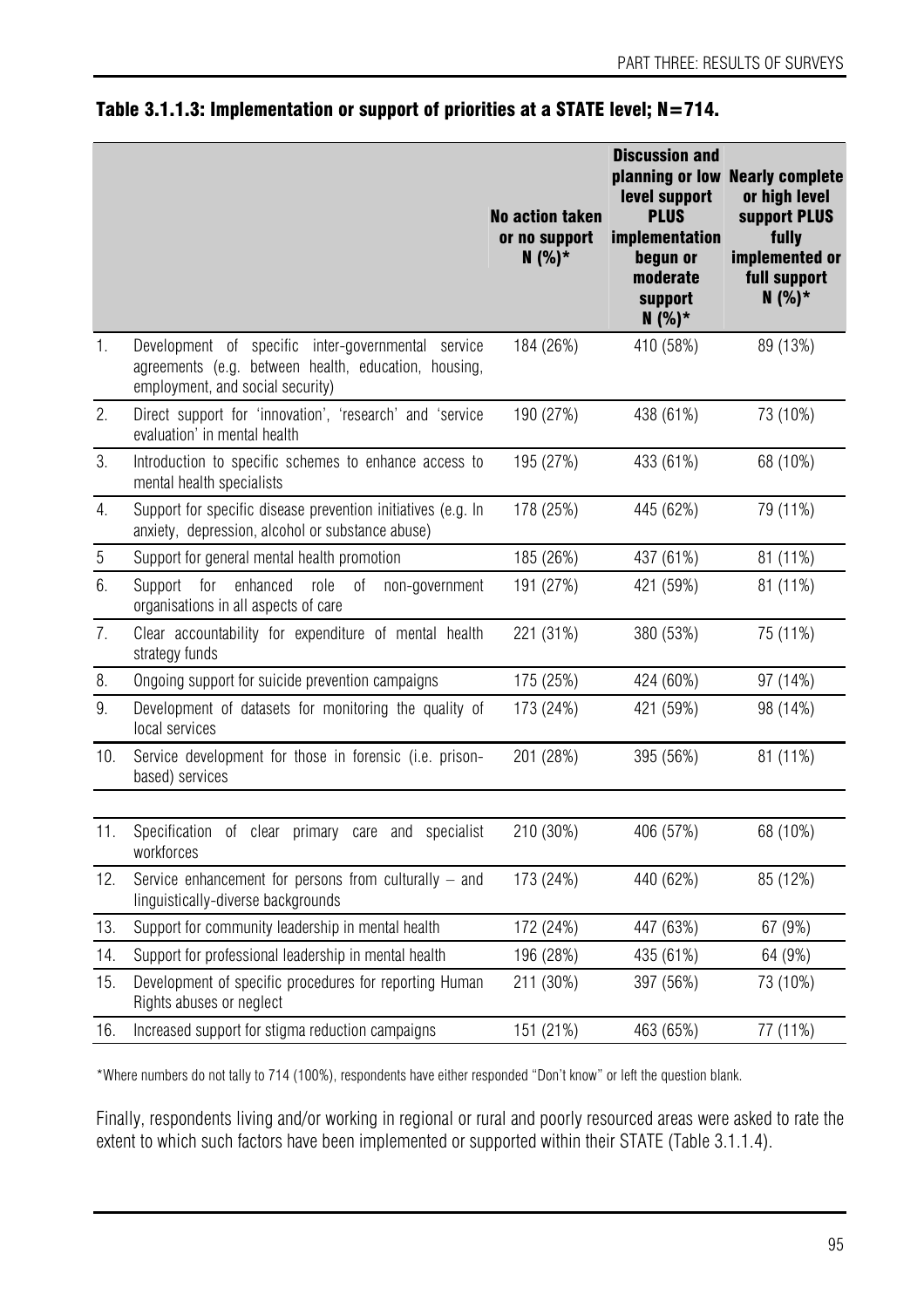| Table 3.1.1.4: Implementation or support for regional or rural and poorly resourced areas. |  |  |  |  |  |  |  |  |
|--------------------------------------------------------------------------------------------|--|--|--|--|--|--|--|--|
|--------------------------------------------------------------------------------------------|--|--|--|--|--|--|--|--|

|    |                                                                                                                   | Nearly complete or high level support PLUS fully<br>implemented or full support |
|----|-------------------------------------------------------------------------------------------------------------------|---------------------------------------------------------------------------------|
|    | IN YOUR STATE, what is the level of support for service<br>development in rural and regional areas? ( $n=366$ )** | 25 (7%)                                                                         |
| 2. | IN YOUR STATE, what is the level of support for service<br>development in poorly resourced areas? ( $n=369$ )**   | 7 (2%)                                                                          |

\*\* The total number of respondents answering this question reduced from 714 depending on whether the respondent identified as living in either a rural or regional area ( $n=366$ ) or a poorly resourced area ( $n=369$ ).

#### Table 3.1.1.5: Implementation or support of TOP TEN national priorities at a LOCAL level;  $N = 714.$

|                  |                                                                                                                                                | <b>No action taken</b><br>or no support<br>$N(%)*$ | <b>Discussion and</b><br>planning or low<br>level support<br><b>PLUS</b><br>implementation<br>begun or<br>moderate support<br>$N(%)*$ | <b>Nearly complete</b><br>or high level<br>support PLUS<br>fully implemented<br>or full support<br>$N(%)*$ |
|------------------|------------------------------------------------------------------------------------------------------------------------------------------------|----------------------------------------------------|---------------------------------------------------------------------------------------------------------------------------------------|------------------------------------------------------------------------------------------------------------|
| 1.               | Implementation of early intervention services                                                                                                  | 171 (24%)                                          | 414 (58%)                                                                                                                             | 121 (17%)                                                                                                  |
| 2.               | Development of innovative services for people with<br>mental health and alcohol or substance abuse<br>disorders                                | 244 (34%)                                          | 379 (53%)                                                                                                                             | 77 (11%)                                                                                                   |
| 3.               | Development of a wider spectrum of acute and<br>community-based care settings                                                                  | 213 (30%)                                          | 406 (57%)                                                                                                                             | 85 (12%)                                                                                                   |
| $\overline{4}$ . | Support for service development in rural and<br>regional areas (n=372)**                                                                       | 94 (26%)**                                         | 243 (66%)**                                                                                                                           | 25 (7%) **                                                                                                 |
| 5.               | Implementation of the national standards for mental<br>health services                                                                         | 158 (22%)                                          | 421 (59%)                                                                                                                             | 110 (15%)                                                                                                  |
| 6.               | development<br>Support for service<br>poorly<br>in.<br>resourced areas ( $n=373$ )**                                                           | 133 (36%)**                                        | 227 (62%)**                                                                                                                           | $7(2%)**$                                                                                                  |
| 7.               | Support for programs that promote attitudinal<br>change among mental health workers                                                            | 225 (32%)                                          | 399 (56%)                                                                                                                             | 67 (9%)                                                                                                    |
| 8.               | Increased support for stigma reduction campaigns                                                                                               | 265 (37%)                                          | 352 (49%)                                                                                                                             | 73 (10%)                                                                                                   |
| 9.               | Development of specific inter-governmental service<br>agreements (e.g. Between health, education,<br>housing, employment, and social security) | 173 (24%)                                          | 414 (58%)                                                                                                                             | 99 (14%)                                                                                                   |
| 10.              | More genuine consumer participation                                                                                                            | 172 (24%)                                          | 413 (58%)                                                                                                                             | 114 (16%)                                                                                                  |

\*Where numbers do not tally to 714 (100%), respondents have either responded "Don't know" or left the question blank.

\*\* The total number of respondents answering this question reduced from 714 depending on whether the respondent identified as living in either a rural or regional area ( $n=366$ ) or a poorly resourced area ( $n=369$ ).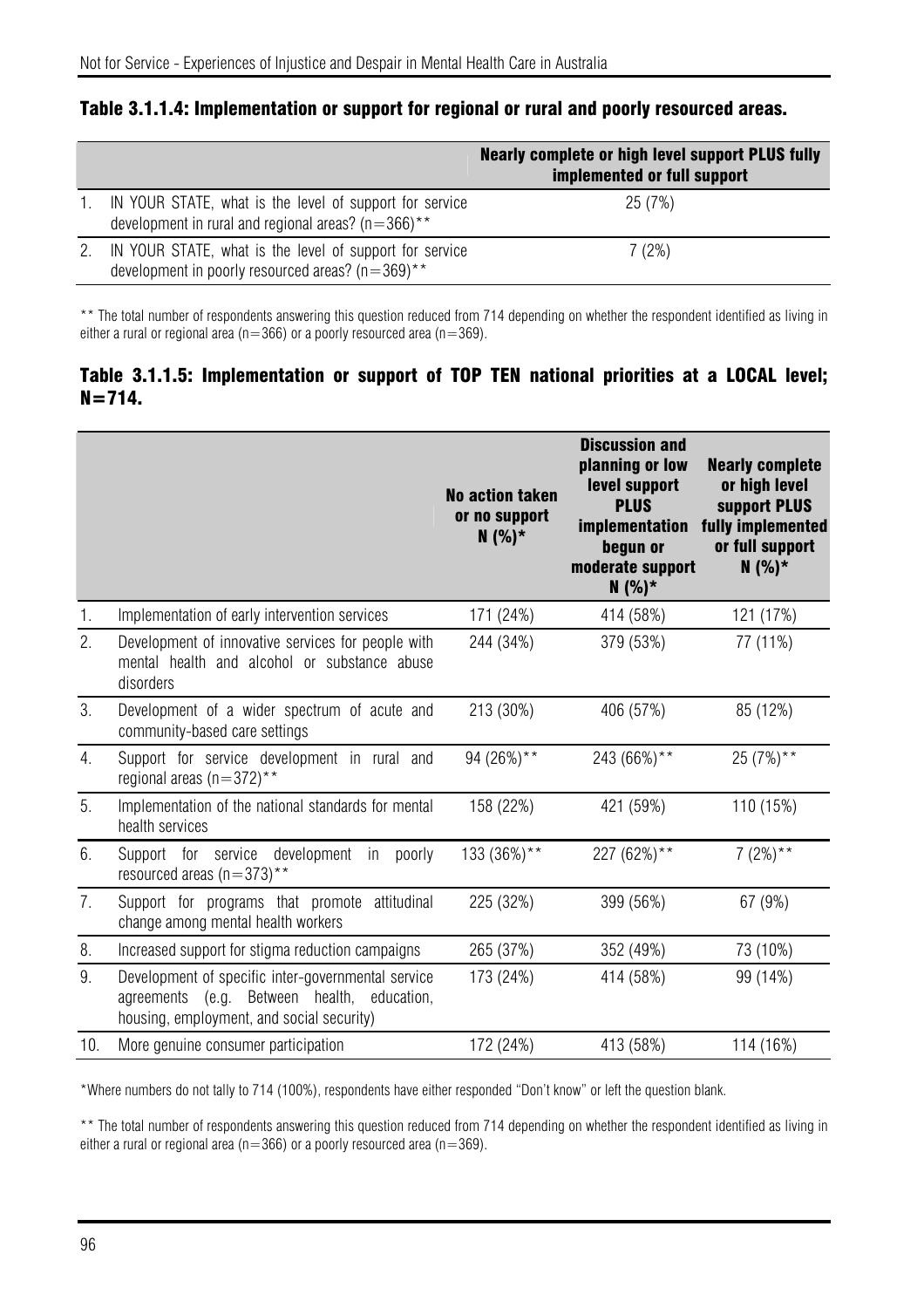# **Conclusions**

The responses of local providers of services, and many consumers, carers and non-government organisations, indicate clearly that the key community priorities for national mental health reform have not been implemented. The results are an indicator of the performance of government in turning mental health policy into real local action in Australia. Very basic structural issues of implementation of the National Mental Health Standards, accountability for funds, involvement of consumers and carers and engagement and support of the nongovernment sector have not been attained. Real program development such as implementation of early intervention strategies, management of concurrent alcohol and drug problems and development of a greater range of acute care settings remain largely on the drawing board. Rural and regional areas and areas within states with low levels of other resources still appear to be neglected. The perceptions of the providers and users of services continue to reinforce the data originally described in "Out of Hospital, Out of Mind!".

As there are likely to be significant variations by both region and state in the degree of mental health reform, this same data is presented on a state-by-state basis.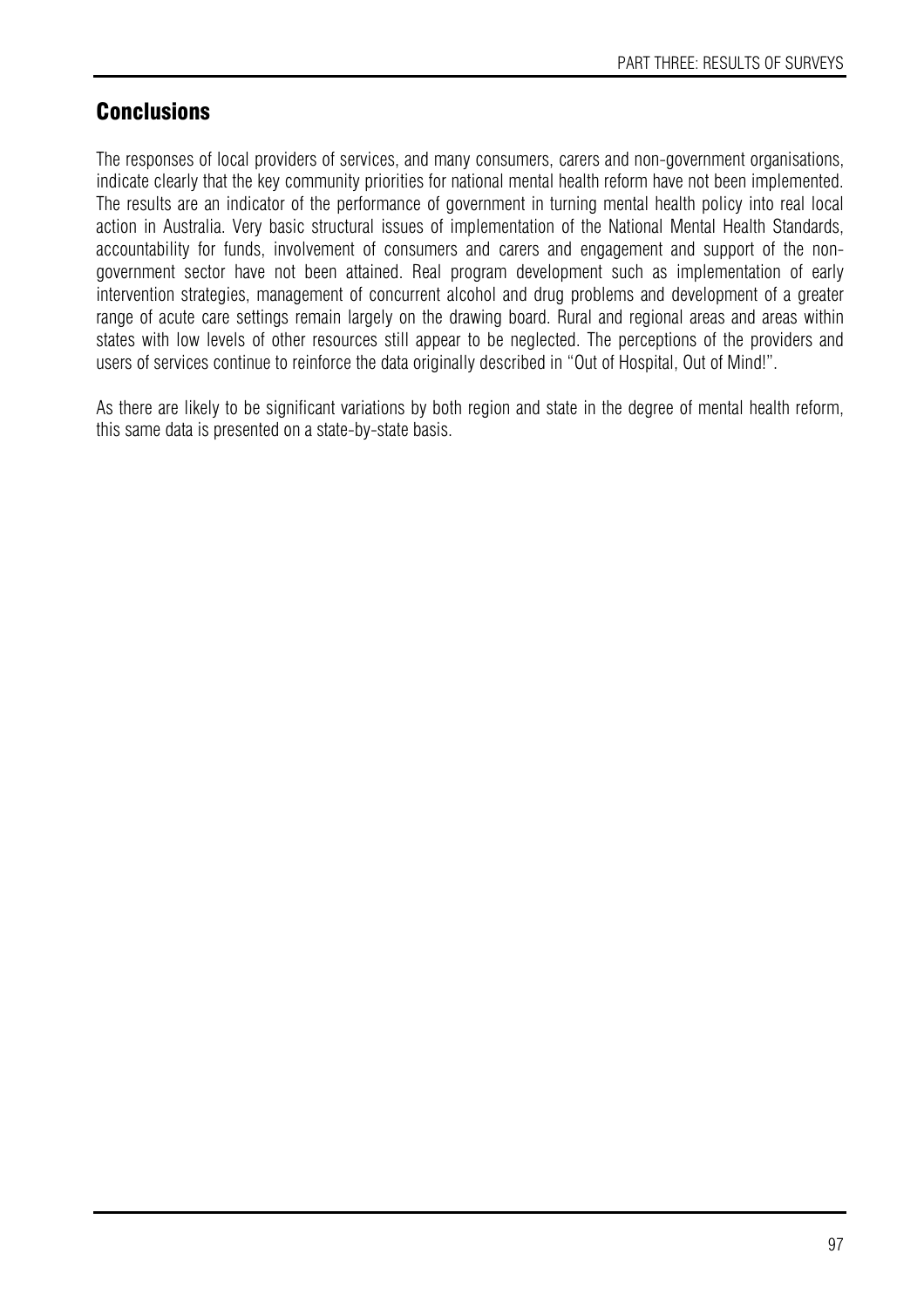## 3.1.2 SURVEY ONE - NEW SOUTH WALES

### Table 3.2.1.1: Implementation or support for priorities at a LOCAL level in NSW; N=239.

|                |                                                                                                                                                | <b>No action taken</b><br>or no support<br>$N(%)*$ | <b>Discussion and</b><br>planning or low<br>level support<br><b>PLUS</b><br>implementation<br>begun or<br>moderate<br>support<br>$N(%)*$ | <b>Nearly complete</b><br>or high level<br>support PLUS<br>fully<br>implemented or<br>full support<br>$N(%)*$ |
|----------------|------------------------------------------------------------------------------------------------------------------------------------------------|----------------------------------------------------|------------------------------------------------------------------------------------------------------------------------------------------|---------------------------------------------------------------------------------------------------------------|
| $\mathbf{1}$ . | Implementation of early intervention services                                                                                                  | 58 (24%)                                           | 143 (60%)                                                                                                                                | 36 (15%)                                                                                                      |
| 2.             | Development of innovative services for people with<br>mental health and alcohol or substance abuse disorders                                   | 90 (38%)                                           | 121 (51%)                                                                                                                                | 23 (10%)                                                                                                      |
| 3.             | Development of a wider spectrum of acute and<br>community-based care settings                                                                  | 71 (30%)                                           | 140 (59%)                                                                                                                                | 26 (11%)                                                                                                      |
| 4.             | Implementation of the national standards for mental<br>health services                                                                         | 50 (21%)                                           | 147 (62%)                                                                                                                                | 33 (14%)                                                                                                      |
| 5.             | Programs that promote attitudinal change among mental<br>health workers                                                                        | 80 (34%)                                           | 131 (55%)                                                                                                                                | 19 (8%)                                                                                                       |
| 6.             | Increased support for stigma reduction campaigns                                                                                               | 92 (39%)                                           | 111 (47%)                                                                                                                                | 27 (11%)                                                                                                      |
| 7.             | Development of specific inter-governmental service<br>agreements (e.g. Between health, education, housing,<br>employment, and social security) | 54 (23%)                                           | 144 (60%)                                                                                                                                | 32 (13%)                                                                                                      |
| 8.             | More genuine consumer participation                                                                                                            | 57 (24%)                                           | 137 (58%)                                                                                                                                | 40 (17%)                                                                                                      |
| 9.             | Direct support for 'innovation', 'research' and 'service<br>evaluation' in mental health                                                       | 94 (39%)                                           | 115 (48%)                                                                                                                                | 24 (10%)                                                                                                      |
| 10.            | Introduction of specific schemes to enhance access to<br>mental health specialists                                                             | 82 (34%)                                           | 126 (53%)                                                                                                                                | 26 (11%)                                                                                                      |
| 11.            | More genuine carer participation                                                                                                               | 49 (21%)                                           | 141 (59%)                                                                                                                                | 43 (18%)                                                                                                      |
| 12.            | enhanced<br>Support for<br>0f<br>role<br>non-government<br>organisations in all aspects of care                                                | 52 (22%)                                           | 154 (64%)                                                                                                                                | 26 (11%)                                                                                                      |
| 13.            | Clear accountability for expenditure of mental health<br>strategy funds                                                                        | 71 (30%)                                           | 126 (53%)                                                                                                                                | 27 (11%)                                                                                                      |
| 14.            | Specification of clear primary care and specialist<br>workforce roles                                                                          | 77 (32%)                                           | 119 (50%)                                                                                                                                | 35 (15%)                                                                                                      |

\*Where numbers do not tally to 239 (100%), respondents have either responded "Don't know" or left the question blank.

Next, respondents rated the extent to which priorities have been implemented or supported within their STATE (Table 3.2.1.2).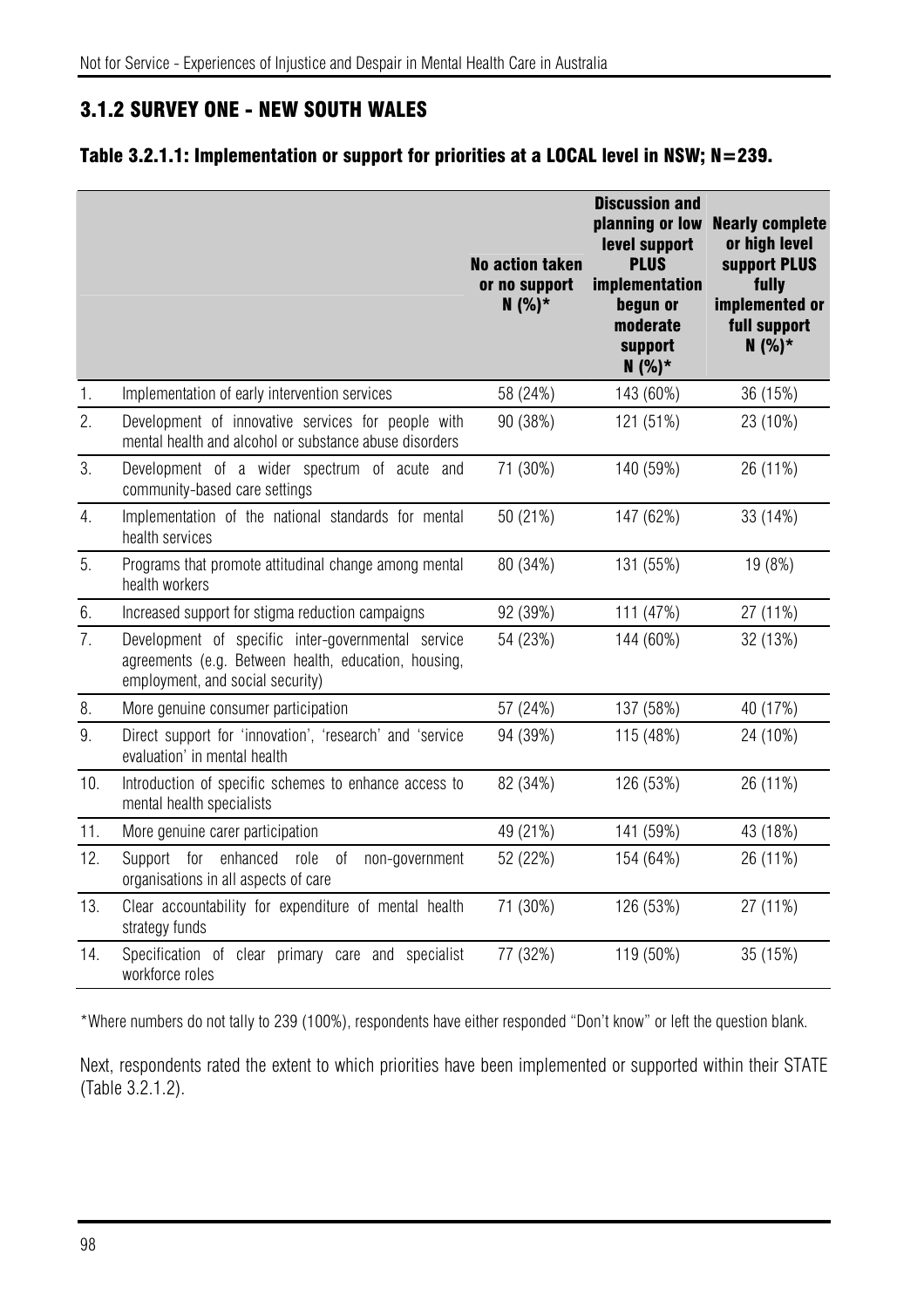|                  |                                                                                                                                                         | No action taken<br>or no support<br>$N(%)*$ | <b>Discussion and</b><br>planning or low<br>level support<br><b>PLUS</b><br>implementation<br>begun or<br>moderate support<br>$N(%)*$ | <b>Nearly complete</b><br>or high level<br>support PLUS<br>fully<br>implemented or<br>full support<br>$N(%)*$ |
|------------------|---------------------------------------------------------------------------------------------------------------------------------------------------------|---------------------------------------------|---------------------------------------------------------------------------------------------------------------------------------------|---------------------------------------------------------------------------------------------------------------|
| 1.               | Development of specific inter-governmental service<br>between health,<br>agreements<br>(e.g.<br>education,<br>housing, employment, and social security) | 58 (24%)                                    | 145 (61%)                                                                                                                             | 30 (13%)                                                                                                      |
| 2.               | Direct support for 'innovation', 'research' and<br>'service evaluation' in mental health                                                                | 66 (28%)                                    | 150 (63%)                                                                                                                             | 19 (8%)                                                                                                       |
| 3.               | Introduction to specific schemes to enhance access<br>to mental health specialists                                                                      | 61 (26%)                                    | 145 (61%)                                                                                                                             | 28 (12%)                                                                                                      |
| 4.               | Support for specific disease prevention initiatives<br>(e.g. In anxiety, depression, alcohol or substance<br>abuse)                                     | 56 (24%)                                    | 153 (64%)                                                                                                                             | 28 (12%)                                                                                                      |
| $\sqrt{5}$       | Support for general mental health promotion                                                                                                             | 67 (28%)                                    | 146 (61%)                                                                                                                             | 25 (11%)                                                                                                      |
| 6.               | Support for enhanced role of non-government<br>organisations in all aspects of care                                                                     | 69 (29%)                                    | 137 (57%)                                                                                                                             | 25 (11%)                                                                                                      |
| $\overline{7}$ . | Clear accountability for expenditure of mental health<br>strategy funds                                                                                 | 70 (29%)                                    | 128 (54%)                                                                                                                             | 28 (12%)                                                                                                      |
| 8.               | Ongoing support for suicide prevention campaigns                                                                                                        | 57 (24%)                                    | 142 (59%)                                                                                                                             | 39 (16%)                                                                                                      |
| 9.               | Development of datasets for monitoring the quality<br>of local services                                                                                 | 55 (23%)                                    | 144 (60%)                                                                                                                             | 32 (13%)                                                                                                      |
| 10.              | Service development for those in forensic (i.e.<br>prison-based) services                                                                               | 75 (32%)                                    | 131 (55%)                                                                                                                             | 23 (10%)                                                                                                      |
| 11.              | Specification of clear primary care and specialist<br>workforces                                                                                        | 72 (30%)                                    | 136 (57%)                                                                                                                             | 20 (8%)                                                                                                       |
| 12.              | Service enhancement for persons from culturally -<br>and linguistically-diverse backgrounds                                                             | 55 (23%)                                    | 157 (66%)                                                                                                                             | 25 (11%)                                                                                                      |
| 13.              | Support for community leadership in mental health                                                                                                       | 54 (23%)                                    | 154 (64%)                                                                                                                             | 21 (9%)                                                                                                       |
| 14.              | Support for professional leadership in mental health                                                                                                    | 60 (25%)                                    | 154 (64%)                                                                                                                             | 16 (7%)                                                                                                       |
| 15.              | Development of specific procedures for reporting<br>Human Rights abuses or neglect                                                                      | 81 (34%)                                    | 126 (53%)                                                                                                                             | 22 (9%)                                                                                                       |
| 16.              | Increased support for stigma reduction campaigns                                                                                                        | 47 (20%)                                    | 152 (64%)                                                                                                                             | 33 (14%)                                                                                                      |

## Table 3.2.1.2: Implementation or support of priorities at a STATE level in NSW; N=239.

\*Where numbers do not tally to 239 (100%), respondents have either responded "Don't know" or left the question blank.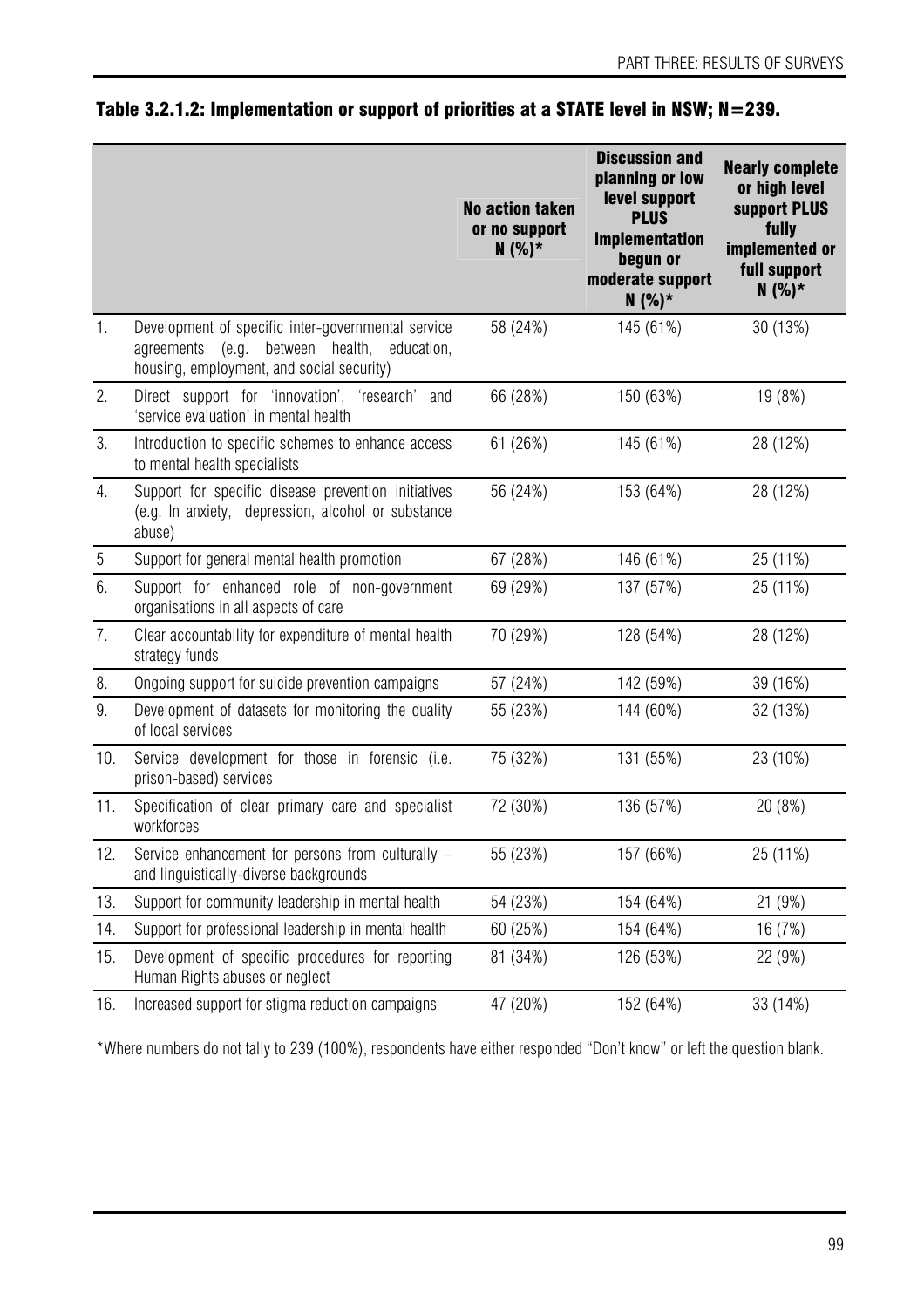# 3.1.3 SURVEY ONE - VICTORIA

### Table 3.1.3.1: Implementation or support for priorities at a LOCAL level in VIC; N=134.

|     |                                                                                                                                                | <b>No action</b><br>taken or no<br>support<br>$N(%)*$ | <b>Discussion</b><br>and planning<br>or low level<br>support PLUS<br>implementati<br>on begun or<br>moderate<br>support<br>$N(%)^*$ | <b>Nearly</b><br>complete or<br>high level<br>support PLUS<br>fully<br>implemented<br>or full<br>support<br>$N(%)*$ |
|-----|------------------------------------------------------------------------------------------------------------------------------------------------|-------------------------------------------------------|-------------------------------------------------------------------------------------------------------------------------------------|---------------------------------------------------------------------------------------------------------------------|
| 1.  | Implementation of early intervention services                                                                                                  | 32 (24%)                                              | 71 (53%)                                                                                                                            | 28 (21%)                                                                                                            |
| 2.  | Development of innovative services for people with mental health<br>and alcohol or substance abuse disorders                                   | 39 (30%)                                              | 74 (56%)                                                                                                                            | 15 (11%)                                                                                                            |
| 3.  | Development of a wider spectrum of acute and community-based<br>care settings                                                                  | 39 (29%)                                              | 70 (52%)                                                                                                                            | 21 (16%)                                                                                                            |
| 4.  | Implementation of the national standards for mental health services                                                                            | 35 (26%)                                              | 67 (50%)                                                                                                                            | 23 (17%)                                                                                                            |
| 5.  | Programs that promote attitudinal change among mental health<br>workers                                                                        | 45 (34%)                                              | 70 (53%)                                                                                                                            | 12 (9%)                                                                                                             |
| 6.  | Increased support for stigma reduction campaigns                                                                                               | 53 (40%)                                              | 59 (44%)                                                                                                                            | 12 (9%)                                                                                                             |
| 7.  | Development of specific inter-governmental service agreements<br>(e.g. Between health, education, housing, employment, and social<br>security) | 37 (28%)                                              | 72 (54%)                                                                                                                            | 15 (11%)                                                                                                            |
| 8.  | More genuine consumer participation                                                                                                            | 32 (24%)                                              | 80 (60%)                                                                                                                            | 19 (14%)                                                                                                            |
| 9.  | Direct support for 'innovation', 'research' and 'service evaluation' in<br>mental health                                                       | 43 (32%)                                              | 69 (52%)                                                                                                                            | 19 (14%)                                                                                                            |
| 10. | Introduction of specific schemes to enhance access to mental health<br>specialists                                                             | 37 (28%)                                              | 74 (56%)                                                                                                                            | 17 (13%)                                                                                                            |
| 11. | More genuine carer participation                                                                                                               | 37 (28%)                                              | 76 (57%)                                                                                                                            | 16 (12%)                                                                                                            |
| 12. | Support for enhanced role of non-government organisations in all<br>aspects of care                                                            | 40 (30%)                                              | 76 (57%)                                                                                                                            | 12 (9%)                                                                                                             |
| 13. | Clear accountability for expenditure of mental health strategy funds                                                                           | 49 (37%)                                              | 62 (46%)                                                                                                                            | 9(7%)                                                                                                               |
| 14. | Specification of clear primary care and specialist workforce roles                                                                             | 44 (33%)                                              | 69 (52%)                                                                                                                            | 13 (10%)                                                                                                            |

\*Where numbers do not tally to 134 (100%), respondents have either responded "Don't know" or left the question blank.

Next, respondents rated the extent to which priorities have been implemented or supported within their STATE (Table 3.1.3.2).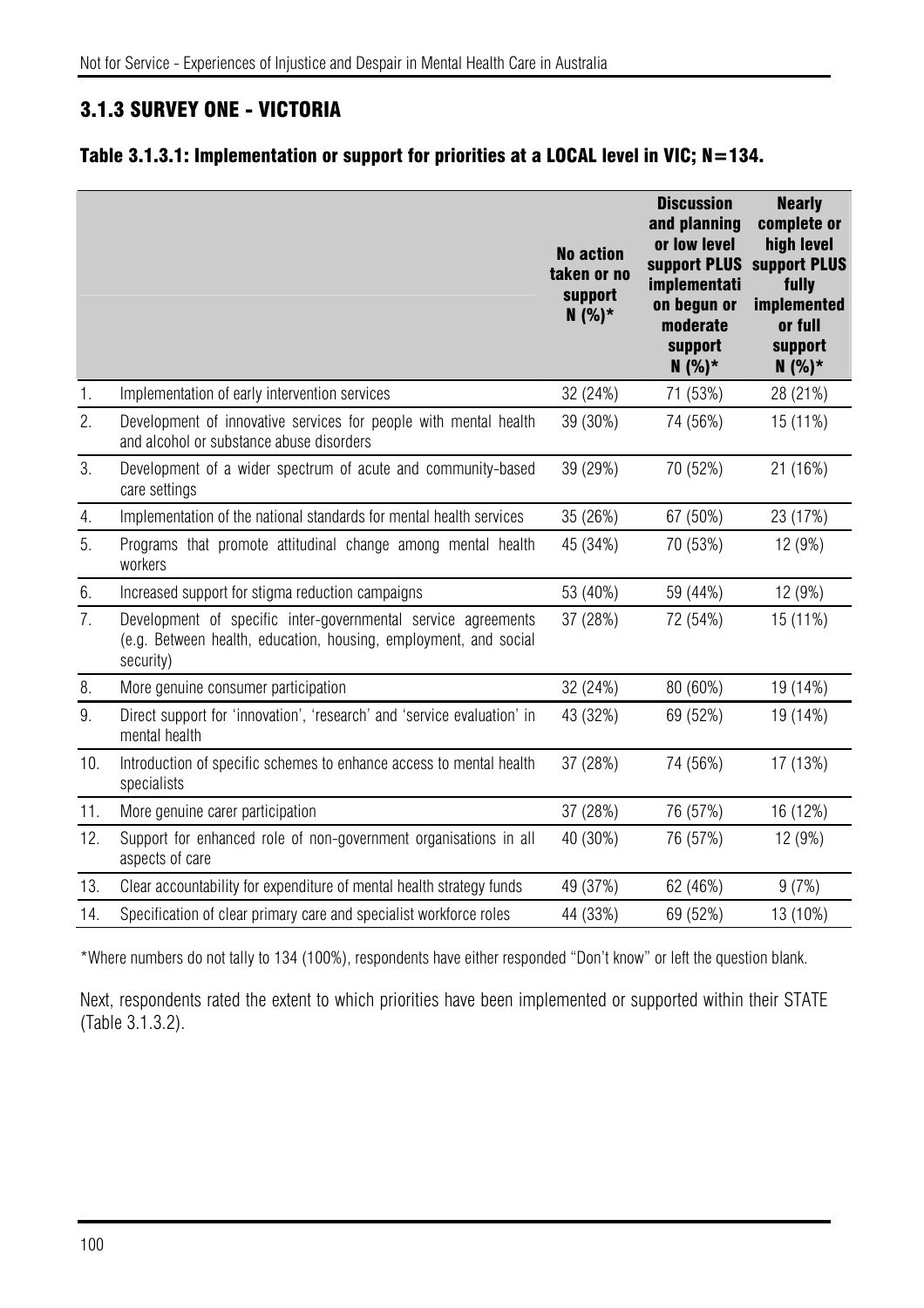|                  |                                                                                                                                                         | <b>No action taken</b><br>or no support<br>$N(%)*$ | <b>Discussion and</b><br>planning or low<br>level support<br><b>PLUS</b><br>implementation<br>begun or<br>moderate support<br>$N(%)*$ | <b>Nearly complete</b><br>or high level<br>support PLUS<br>fully<br>implemented or<br>full support<br>$N(%)*$ |
|------------------|---------------------------------------------------------------------------------------------------------------------------------------------------------|----------------------------------------------------|---------------------------------------------------------------------------------------------------------------------------------------|---------------------------------------------------------------------------------------------------------------|
| 1.               | Development of specific inter-governmental service<br>(e.g.<br>between health,<br>agreements<br>education,<br>housing, employment, and social security) | 42 (31%)                                           | 63 (47%)                                                                                                                              | 16 (12%)                                                                                                      |
| 2.               | Direct support for 'innovation', 'research' and<br>'service evaluation' in mental health                                                                | 33 (25%)                                           | 76 (57%)                                                                                                                              | 22 (16%)                                                                                                      |
| 3.               | Introduction to specific schemes to enhance access<br>to mental health specialists                                                                      | 36 (27%)                                           | 84 (63%)                                                                                                                              | 8(6%)                                                                                                         |
| 4.               | Support for specific disease prevention initiatives<br>(e.g. In anxiety, depression, alcohol or substance<br>abuse)                                     | 35 (26%)                                           | 84 (63%)                                                                                                                              | 12 (9%)                                                                                                       |
| $\sqrt{5}$       | Support for general mental health promotion                                                                                                             | 35 (26%)                                           | 79 (59%)                                                                                                                              | 16 (12%)                                                                                                      |
| 6.               | Support for enhanced role of non-government<br>organisations in all aspects of care                                                                     | 37 (28%)                                           | 74 (55%)                                                                                                                              | 17 (13%)                                                                                                      |
| $\overline{7}$ . | Clear accountability for expenditure of mental health<br>strategy funds                                                                                 | 45 (34%)                                           | 59 (44%)                                                                                                                              | 14 (10%)                                                                                                      |
| 8.               | Ongoing support for suicide prevention campaigns                                                                                                        | 35 (26%)                                           | 70 (53%)                                                                                                                              | 21 (16%)                                                                                                      |
| 9.               | Development of datasets for monitoring the quality<br>of local services                                                                                 | 40 (30%)                                           | 67 (50%)                                                                                                                              | 17 (13%)                                                                                                      |
| 10.              | Service development for those in forensic (i.e.<br>prison-based) services                                                                               | 41 (31%)                                           | 53 (40%)                                                                                                                              | 26 (19%)                                                                                                      |
| 11.              | Specification of clear primary care and specialist<br>workforces                                                                                        | 35 (26%)                                           | 71 (53%)                                                                                                                              | 18 (14%)                                                                                                      |
| 12.              | Service enhancement for persons from culturally -<br>and linguistically-diverse backgrounds                                                             | 32 (24%)                                           | 76 (57%)                                                                                                                              | 21 (16%)                                                                                                      |
| 13.              | Support for community leadership in mental health                                                                                                       | 34 (26%)                                           | 76 (57%)                                                                                                                              | 16 (12%)                                                                                                      |
| 14.              | Support for professional leadership in mental health                                                                                                    | 38 (28%)                                           | 77 (58%)                                                                                                                              | 14 (10%)                                                                                                      |
| 15.              | Development of specific procedures for reporting<br>Human Rights abuses or neglect                                                                      | 39 (29%)                                           | 65 (49%)                                                                                                                              | 16 (12%)                                                                                                      |
| 16.              | Increased support for stigma reduction campaigns                                                                                                        | 33 (25%)                                           | 80 (60%)                                                                                                                              | 13 (10%)                                                                                                      |

## Table 3.1.3.2: Implementation or support of priorities at a STATE level in VIC; N=134.

\*Where numbers do not tally to 134 (100%), respondents have either responded "Don't know" or left the question blank.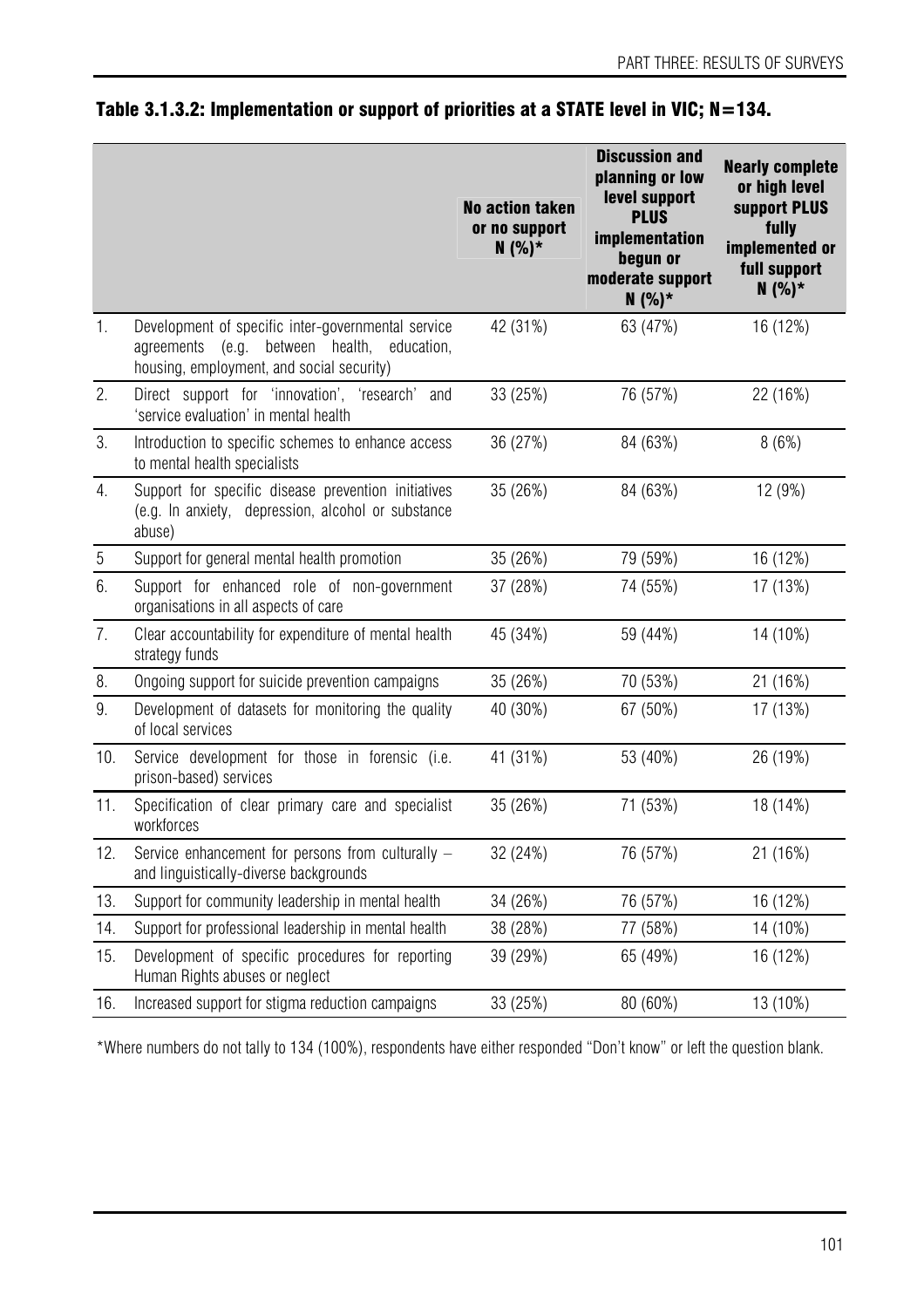# 3.1.4 SURVEY ONE - QUEENSLAND

#### Table 3.1.4.1: Implementation or support for priorities at a LOCAL level in QLD; N=95.

|                |                                                                                                                                                | <b>No action taken</b><br>or no support<br>$N(%)*$ | <b>Discussion and</b><br>planning or low<br>level support<br><b>PLUS</b><br>implementation<br>begun or<br>moderate<br>support<br>$N(%)*$ | <b>Nearly complete</b><br>or high level<br>support PLUS<br>fully<br>implemented or<br>full support<br>$N(%)*$ |
|----------------|------------------------------------------------------------------------------------------------------------------------------------------------|----------------------------------------------------|------------------------------------------------------------------------------------------------------------------------------------------|---------------------------------------------------------------------------------------------------------------|
| 1.             | Implementation of early intervention services                                                                                                  | 29 (31%)                                           | 49 (52%)                                                                                                                                 | 15 (16%)                                                                                                      |
| 2.             | Development of innovative services for people with<br>mental health and alcohol or substance abuse disorders                                   | 37 (39%)                                           | 47 (50%)                                                                                                                                 | $9(10\%)$                                                                                                     |
| 3.             | Development of a wider spectrum of acute<br>and<br>community-based care settings                                                               | 32 (34%)                                           | 53 (56%)                                                                                                                                 | 7(7%)                                                                                                         |
| 4.             | Implementation of the national standards for mental<br>health services                                                                         | 22 (23%)                                           | 51 (54%)                                                                                                                                 | 18 (19%)                                                                                                      |
| 5.             | Programs that promote attitudinal change among mental<br>health workers                                                                        | 33 (35%)                                           | 48 (51%)                                                                                                                                 | 8(9%)                                                                                                         |
| 6.             | Increased support for stigma reduction campaigns                                                                                               | 33 (35%)                                           | 46 (48%)                                                                                                                                 | 13 (14%)                                                                                                      |
| 7 <sub>1</sub> | Development of specific inter-governmental service<br>agreements (e.g. Between health, education, housing,<br>employment, and social security) | 25 (26%)                                           | 54 (57%)                                                                                                                                 | 11 (12%)                                                                                                      |
| 8.             | More genuine consumer participation                                                                                                            | 33 (35%)                                           | 46 (48%)                                                                                                                                 | 12 (13%)                                                                                                      |
| 9.             | Direct support for 'innovation', 'research' and 'service<br>evaluation' in mental health                                                       | 38 (40%)                                           | 40 (42%)                                                                                                                                 | 13 (14%)                                                                                                      |
| 10.            | Introduction of specific schemes to enhance access to<br>mental health specialists                                                             | 35 (37%)                                           | 45 (47%)                                                                                                                                 | 11 (12%)                                                                                                      |
| 11.            | More genuine carer participation                                                                                                               | 32 (34%)                                           | 41 (43%)                                                                                                                                 | 18 (19%)                                                                                                      |
| 12.            | for<br>enhanced<br>Support<br>role<br>оf<br>non-government<br>organisations in all aspects of care                                             | 34 (36%)                                           | 48 (51%)                                                                                                                                 | 8(8%)                                                                                                         |
| 13.            | Clear accountability for expenditure of mental health<br>strategy funds                                                                        | 36 (38%)                                           | 38 (40%)                                                                                                                                 | 12 (13%)                                                                                                      |
| 14.            | Specification of clear primary care and specialist<br>workforce roles                                                                          | 34 (36%)                                           | 46 (48%)                                                                                                                                 | 10 (11%)                                                                                                      |

\*Where numbers do not tally to 95 (100%), respondents have either responded "Don't know" or left the question blank.

Next, respondents rated the extent to which priorities have been implemented or supported within their STATE (Table 3.1.4.2).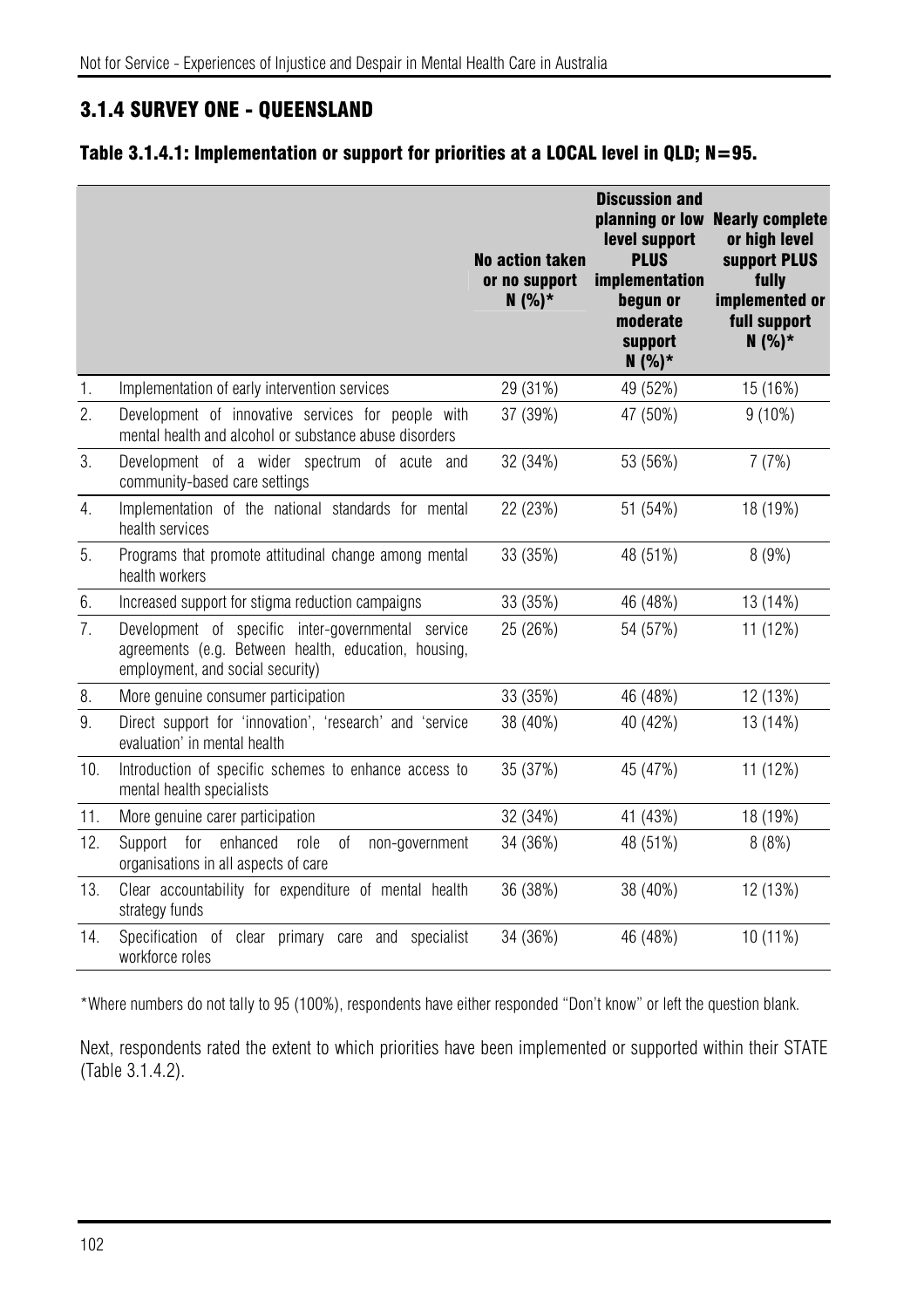|       |                                                                                                                                                         | <b>No action taken</b><br>or no support<br>$N(%)*$ | <b>Discussion and</b><br>planning or low<br>level support<br><b>PLUS</b><br>implementation<br>begun or<br>moderate support<br>$N(%)*$ | <b>Nearly complete</b><br>or high level<br>support PLUS<br>fully<br>implemented or<br>full support<br>$N(%)*$ |
|-------|---------------------------------------------------------------------------------------------------------------------------------------------------------|----------------------------------------------------|---------------------------------------------------------------------------------------------------------------------------------------|---------------------------------------------------------------------------------------------------------------|
| 1.    | Development of specific inter-governmental service<br>(e.g.<br>between health,<br>education,<br>agreements<br>housing, employment, and social security) | 25 (27%)                                           | 54 (57%)                                                                                                                              | 10 (11%)                                                                                                      |
| 2.    | Direct support for 'innovation', 'research' and<br>'service evaluation' in mental health                                                                | 22 (23%)                                           | 58 (61%)                                                                                                                              | 11 (12%)                                                                                                      |
| 3.    | Introduction to specific schemes to enhance access<br>to mental health specialists                                                                      | 23 (25%)                                           | 57 (61%)                                                                                                                              | 10 (11%)                                                                                                      |
| 4.    | Support for specific disease prevention initiatives<br>(e.g. In anxiety, depression, alcohol or substance<br>abuse)                                     | 26 (27%)                                           | 49 (52%)                                                                                                                              | 15 (16%)                                                                                                      |
| $5\,$ | Support for general mental health promotion                                                                                                             | 19 (20%)                                           | 54 (57%)                                                                                                                              | 18 (19%)                                                                                                      |
| 6.    | Support for enhanced role of non-government<br>organisations in all aspects of care                                                                     | 20 (21%)                                           | 55 (58%)                                                                                                                              | 14 (15%)                                                                                                      |
| 7.    | Clear accountability for expenditure of mental health<br>strategy funds                                                                                 | 26 (27%)                                           | 52 (55%)                                                                                                                              | 10 (11%)                                                                                                      |
| 8.    | Ongoing support for suicide prevention campaigns                                                                                                        | 19 (20%)                                           | 55 (58%)                                                                                                                              | 14 (15%)                                                                                                      |
| 9.    | Development of datasets for monitoring the quality<br>of local services                                                                                 | 19 (20%)                                           | 57 (60%)                                                                                                                              | 15 (16%)                                                                                                      |
| 10.   | Service development for those in forensic (i.e.<br>prison-based) services                                                                               | 23 (25%)                                           | 47 (50%)                                                                                                                              | 16 (17%)                                                                                                      |
| 11.   | Specification of clear primary care and specialist<br>workforces                                                                                        | 28 (30%)                                           | 48 (51%)                                                                                                                              | 13 (14%)                                                                                                      |
| 12.   | Service enhancement for persons from culturally -<br>and linguistically-diverse backgrounds                                                             | 23 (25%)                                           | 49 (52%)                                                                                                                              | 17 (18%)                                                                                                      |
| 13.   | Support for community leadership in mental health                                                                                                       | 24 (25%)                                           | 57 (60%)                                                                                                                              | 7(7%)                                                                                                         |
| 14.   | Support for professional leadership in mental health                                                                                                    | 29 (31%)                                           | 51 (54%)                                                                                                                              | 11 (12%)                                                                                                      |
| 15.   | Development of specific procedures for reporting<br>Human Rights abuses or neglect                                                                      | 21 (22%)                                           | 56 (59%)                                                                                                                              | 11 (12%)                                                                                                      |
| 16.   | Increased support for stigma reduction campaigns                                                                                                        | 20 (21%)                                           | 62 (65%)                                                                                                                              | 7(7%)                                                                                                         |

## Table 3.1.4.2: Implementation or support of priorities at a STATE level in QLD; N=95.

\*Where numbers do not tally to 95 (100%), respondents have either responded "Don't know" or left the question blank.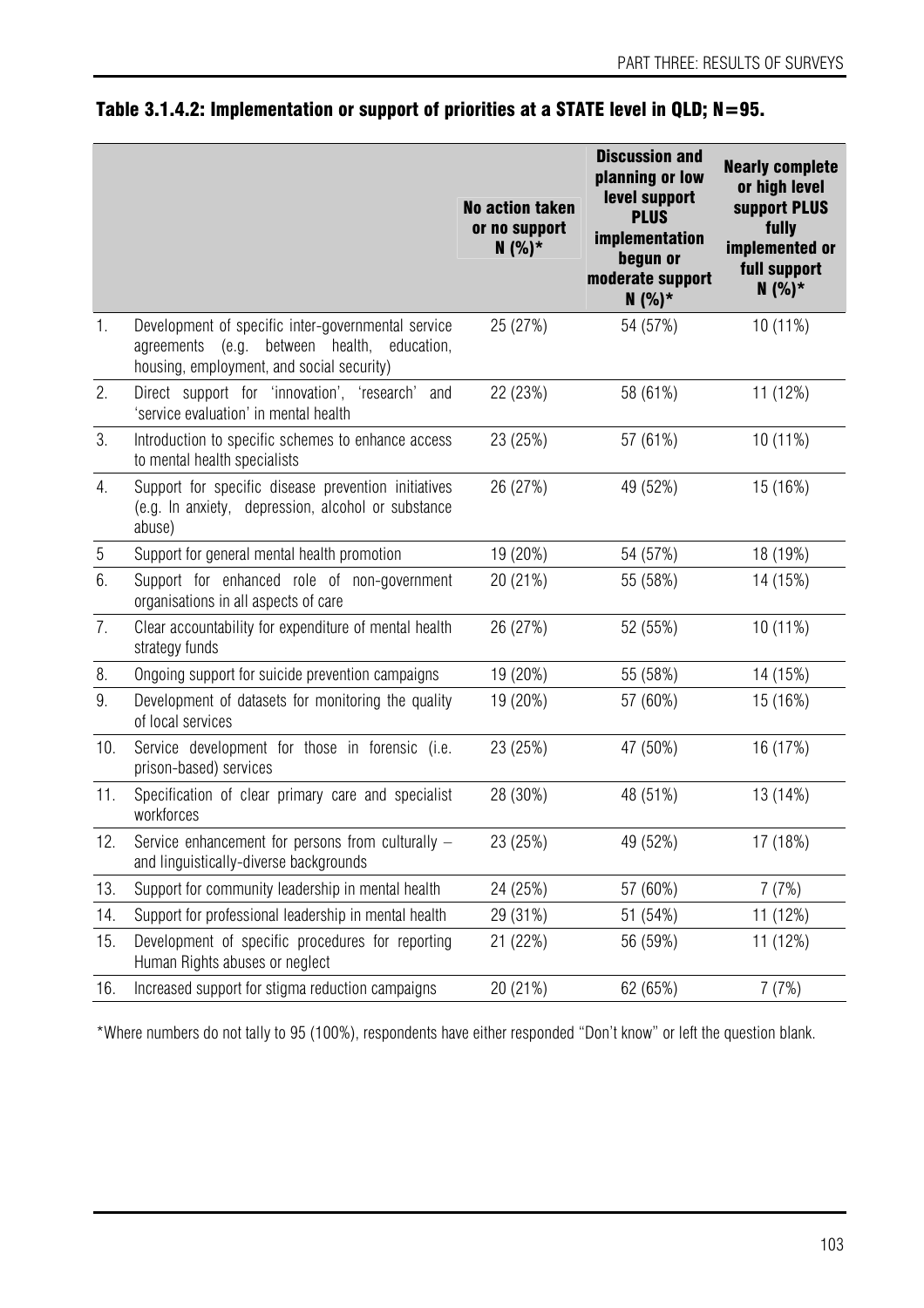# 3.1.5 SURVEY ONE – SOUTH AUSTRALIA

### Table 3.1.5.1: Implementation or support for priorities at a LOCAL level in SA; N=69.

|                             |                                                                                                                                                   | <b>No action taken</b><br>or no support<br>$N(%)*$ | <b>Discussion and</b><br>planning or low<br>level support PLUS<br>implementation<br>begun or moderate<br>support<br>$N(%)^*$ | <b>Nearly complete or</b><br>high level support<br><b>PLUS fully</b><br>implemented or full<br>support<br>$N(%)*$ |
|-----------------------------|---------------------------------------------------------------------------------------------------------------------------------------------------|----------------------------------------------------|------------------------------------------------------------------------------------------------------------------------------|-------------------------------------------------------------------------------------------------------------------|
| $\mathbf{1}$ .              | Implementation of early intervention services                                                                                                     | 15 (22%)                                           | 49 (71%)                                                                                                                     | 5(7%)                                                                                                             |
| $\mathcal{P}_{\mathcal{C}}$ | Development of innovative services for people<br>with mental health and alcohol or substance<br>abuse disorders                                   | 27 (39%)                                           | 36 (52%)                                                                                                                     | 6(9%)                                                                                                             |
| 3.                          | Development of a wider spectrum of acute and<br>community-based care settings                                                                     | 21 (30%)                                           | 40 (58%)                                                                                                                     | 8 (12%)                                                                                                           |
| 4.                          | Implementation of the national standards for<br>mental health services                                                                            | 20 (29%)                                           | 44 (64%)                                                                                                                     | 5(7%)                                                                                                             |
| 5.                          | Programs that promote attitudinal change<br>among mental health workers                                                                           | 20 (29%)                                           | 45 (65%)                                                                                                                     | 4(6%)                                                                                                             |
| 6.                          | for<br>stigma<br>Increased<br>support<br>reduction<br>campaigns                                                                                   | 31 (45%)                                           | 34 (49%)                                                                                                                     | 4(6%)                                                                                                             |
| 7.                          | Development of specific inter-governmental<br>service agreements (e.g. Between health,<br>education, housing, employment, and social<br>security) | 20 (29%)                                           | 40 (58%)                                                                                                                     | 9(13%)                                                                                                            |
| 8.                          | More genuine consumer participation                                                                                                               | 15 (22%)                                           | 43 (62%)                                                                                                                     | 11 (16%)                                                                                                          |
| 9.                          | Direct support for 'innovation', 'research' and<br>'service evaluation' in mental health                                                          | 27 (39%)                                           | 38 (55%)                                                                                                                     | 4(6%)                                                                                                             |
| 10.                         | Introduction of specific schemes to enhance<br>access to mental health specialists                                                                | 24 (35%)                                           | 39 (57%)                                                                                                                     | 6(9%)                                                                                                             |
| 11.                         | More genuine carer participation                                                                                                                  | 21 (30%)                                           | 38 (55%)                                                                                                                     | 10 (15%)                                                                                                          |
| 12.                         | Support for enhanced role of non-government<br>organisations in all aspects of care                                                               | 14 (20%)                                           | 49 (71%)                                                                                                                     | 6(9%)                                                                                                             |
| 13.                         | Clear accountability for expenditure of mental<br>health strategy funds                                                                           | 30 (44%)                                           | 34 (49%)                                                                                                                     | 5(7%)                                                                                                             |
| 14.                         | Specification of clear<br>primary<br>care<br>and<br>specialist workforce roles                                                                    | 20 (29%)                                           | 41 (59%)                                                                                                                     | 8 (12%)                                                                                                           |

\*Where numbers do not tally to 69 (100%), respondents have either responded "Don't know" or left the question blank.

Next, respondents rated the extent to which priorities have been implemented or supported within their STATE (Table 3.1.5.2).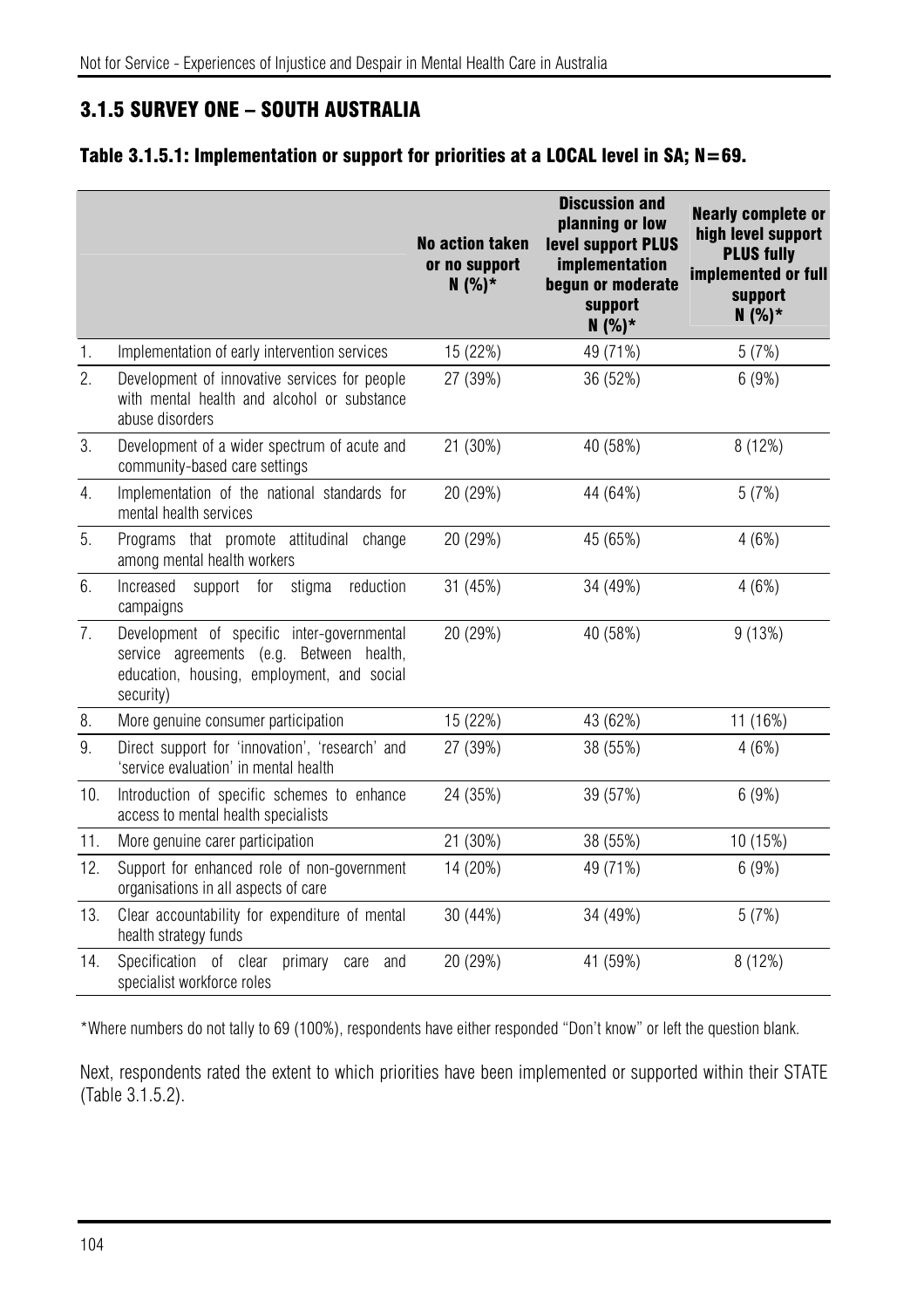|                |                                                                                                                                                         | <b>No action taken</b><br>or no support<br>$N(%)*$ | <b>Discussion and</b><br>planning or low<br>level support<br><b>PLUS</b><br>implementation<br>begun or<br>moderate support<br>$N(%)*$ | <b>Nearly complete</b><br>or high level<br>support PLUS<br>fully<br>implemented or<br>full support<br>$N(%)*$ |
|----------------|---------------------------------------------------------------------------------------------------------------------------------------------------------|----------------------------------------------------|---------------------------------------------------------------------------------------------------------------------------------------|---------------------------------------------------------------------------------------------------------------|
| 1.             | Development of specific inter-governmental service<br>(e.g.<br>between health,<br>education,<br>agreements<br>housing, employment, and social security) | 21 (30%)                                           | 43 (62%)                                                                                                                              | 4(6%)                                                                                                         |
| 2.             | Direct support for 'innovation', 'research' and<br>'service evaluation' in mental health                                                                | 22 (32%)                                           | 43 (62%)                                                                                                                              | 4(6%)                                                                                                         |
| 3.             | Introduction to specific schemes to enhance access<br>to mental health specialists                                                                      | 22 (32%)                                           | 40 (59%)                                                                                                                              | 6(9%)                                                                                                         |
| 4.             | Support for specific disease prevention initiatives<br>(e.g. In anxiety, depression, alcohol or substance<br>abuse)                                     | 19 (28%)                                           | 48 (70%)                                                                                                                              | 2(3%)                                                                                                         |
| $\overline{5}$ | Support for general mental health promotion                                                                                                             | 20 (29%)                                           | 45 (65%)                                                                                                                              | 4(6%)                                                                                                         |
| 6.             | Support for enhanced role of non-government<br>organisations in all aspects of care                                                                     | 24 (35%)                                           | 41 (59%)                                                                                                                              | 4(6%)                                                                                                         |
| 7.             | Clear accountability for expenditure of mental health<br>strategy funds                                                                                 | 27 (39%)                                           | 37 (54%)                                                                                                                              | 5(7%)                                                                                                         |
| 8.             | Ongoing support for suicide prevention campaigns                                                                                                        | 22 (32%)                                           | 41 (59%)                                                                                                                              | 6(9%)                                                                                                         |
| 9.             | Development of datasets for monitoring the quality<br>of local services                                                                                 | 26 (38%)                                           | 38 (55%)                                                                                                                              | 5(7%)                                                                                                         |
| 10.            | Service development for those in forensic (i.e.<br>prison-based) services                                                                               | 24 (35%)                                           | 41 (59%)                                                                                                                              | 2(3%)                                                                                                         |
| 11.            | Specification of clear primary care and specialist<br>workforces                                                                                        | 27 (39%)                                           | 39 (57%)                                                                                                                              | 3(4%)                                                                                                         |
| 12.            | Service enhancement for persons from culturally -<br>and linguistically-diverse backgrounds                                                             | 23 (33%)                                           | 42 (61%)                                                                                                                              | 4(6%)                                                                                                         |
| 13.            | Support for community leadership in mental health                                                                                                       | 27 (39%)                                           | 39 (57%)                                                                                                                              | 3(4%)                                                                                                         |
| 14.            | Support for professional leadership in mental health                                                                                                    | 26 (38%)                                           | 40 (58%)                                                                                                                              | 3(4%)                                                                                                         |
| 15.            | Development of specific procedures for reporting<br>Human Rights abuses or neglect                                                                      | 25 (36%)                                           | 38 (55%)                                                                                                                              | 6(9%)                                                                                                         |
| 16.            | Increased support for stigma reduction campaigns                                                                                                        | 16 (23%)                                           | 47 (68%)                                                                                                                              | 6(9%)                                                                                                         |

## Table 3.1.5.2: Implementation or support of priorities at a STATE level in SA; N=69.

\*Where numbers do not tally to 69 (100%), respondents have either responded "Don't know" or left the question blank.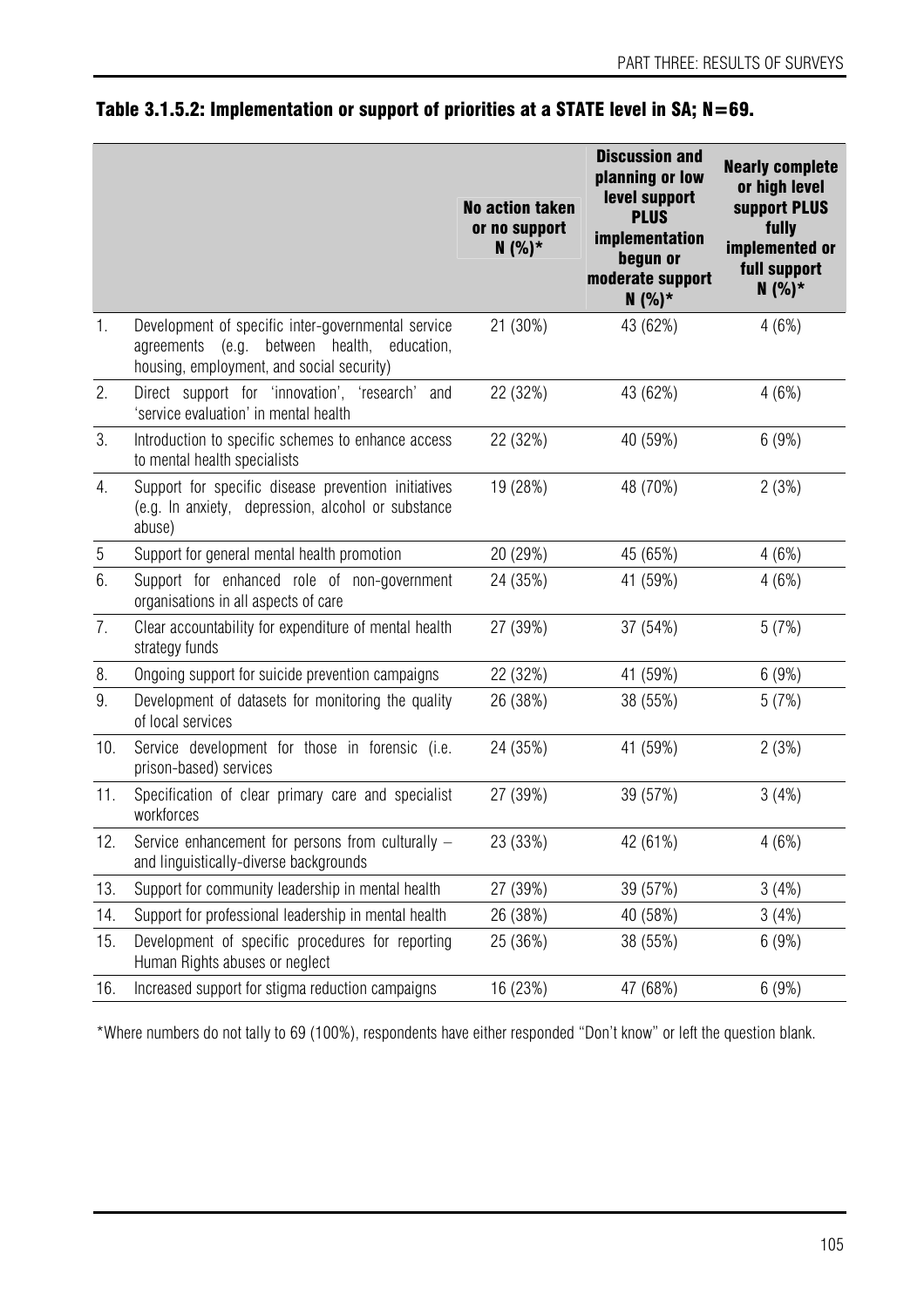# 3.1.6 SURVEY ONE – WESTERN AUSTRALIA

### Table 3.1.6.1: Implementation or support for priorities at a LOCAL level in WA; N=99.

|     |                                                                                                                                                   | <b>No action taken</b><br>or no support<br>$N(%)*$ | <b>Discussion and</b><br>planning or low<br>level support PLUS<br>implementation<br>begun or moderate<br>support<br>$N(%)*$ | <b>Nearly complete or</b><br>high level support<br><b>PLUS fully</b><br>implemented or<br>full support<br>$N(%)*$ |
|-----|---------------------------------------------------------------------------------------------------------------------------------------------------|----------------------------------------------------|-----------------------------------------------------------------------------------------------------------------------------|-------------------------------------------------------------------------------------------------------------------|
| 1.  | Implementation of early intervention services                                                                                                     | 26 (26%)                                           | 47 (48%)                                                                                                                    | 26 (26%)                                                                                                          |
| 2.  | Development of innovative services for people<br>with mental health and alcohol or substance<br>abuse disorders                                   | 30 (30%)                                           | 54 (55%)                                                                                                                    | 15 (15%)                                                                                                          |
| 3.  | Development of a wider spectrum of acute and<br>community-based care settings                                                                     | 35 (35%)                                           | 50 (51%)                                                                                                                    | 13 (13%)                                                                                                          |
| 4.  | Implementation of the national standards for<br>mental health services                                                                            | 18 (18%)                                           | 62 (63%)                                                                                                                    | 17 (17%)                                                                                                          |
| 5.  | Programs that promote attitudinal change<br>among mental health workers                                                                           | 30 (30%)                                           | 57 (58%)                                                                                                                    | 12 (12%)                                                                                                          |
| 6.  | Increased<br>for<br>stigma<br>reduction<br>support<br>campaigns                                                                                   | 31 (31%)                                           | 56 (57%)                                                                                                                    | 11 (11%)                                                                                                          |
| 7.  | Development of specific inter-governmental<br>service agreements (e.g. Between health,<br>education, housing, employment, and social<br>security) | 25 (25%)                                           | 54 (55%)                                                                                                                    | 18 (18%)                                                                                                          |
| 8.  | More genuine consumer participation                                                                                                               | 22 (22%)                                           | 61 (62%)                                                                                                                    | 15 (15%)                                                                                                          |
| 9.  | Direct support for 'innovation', 'research' and<br>'service evaluation' in mental health                                                          | 36 (36%)                                           | 50 (51%)                                                                                                                    | 12 (12%)                                                                                                          |
| 10. | Introduction of specific schemes to enhance<br>access to mental health specialists                                                                | 34 (34%)                                           | 47 (48%)                                                                                                                    | 17 (17%)                                                                                                          |
| 11. | More genuine carer participation                                                                                                                  | 23 (23%)                                           | 60 (61%)                                                                                                                    | 15 (15%)                                                                                                          |
| 12. | Support for enhanced role of non-government<br>organisations in all aspects of care                                                               | 31 (31%)                                           | 57 (58%)                                                                                                                    | 10 (10%)                                                                                                          |
| 13. | Clear accountability for expenditure of mental<br>health strategy funds                                                                           | 32 (32%)                                           | 53 (54%)                                                                                                                    | 12 (12%)                                                                                                          |
| 14. | Specification of clear<br>primary<br>care<br>and<br>specialist workforce roles                                                                    | 31 (31%)                                           | 54 (55%)                                                                                                                    | 13 (13%)                                                                                                          |

\*Where numbers do not tally to 99 (100%), respondents have either responded "Don't know" or left the question blank.

Next, respondents rated the extent to which priorities have been implemented or supported within their STATE (Table 3.1.6.2).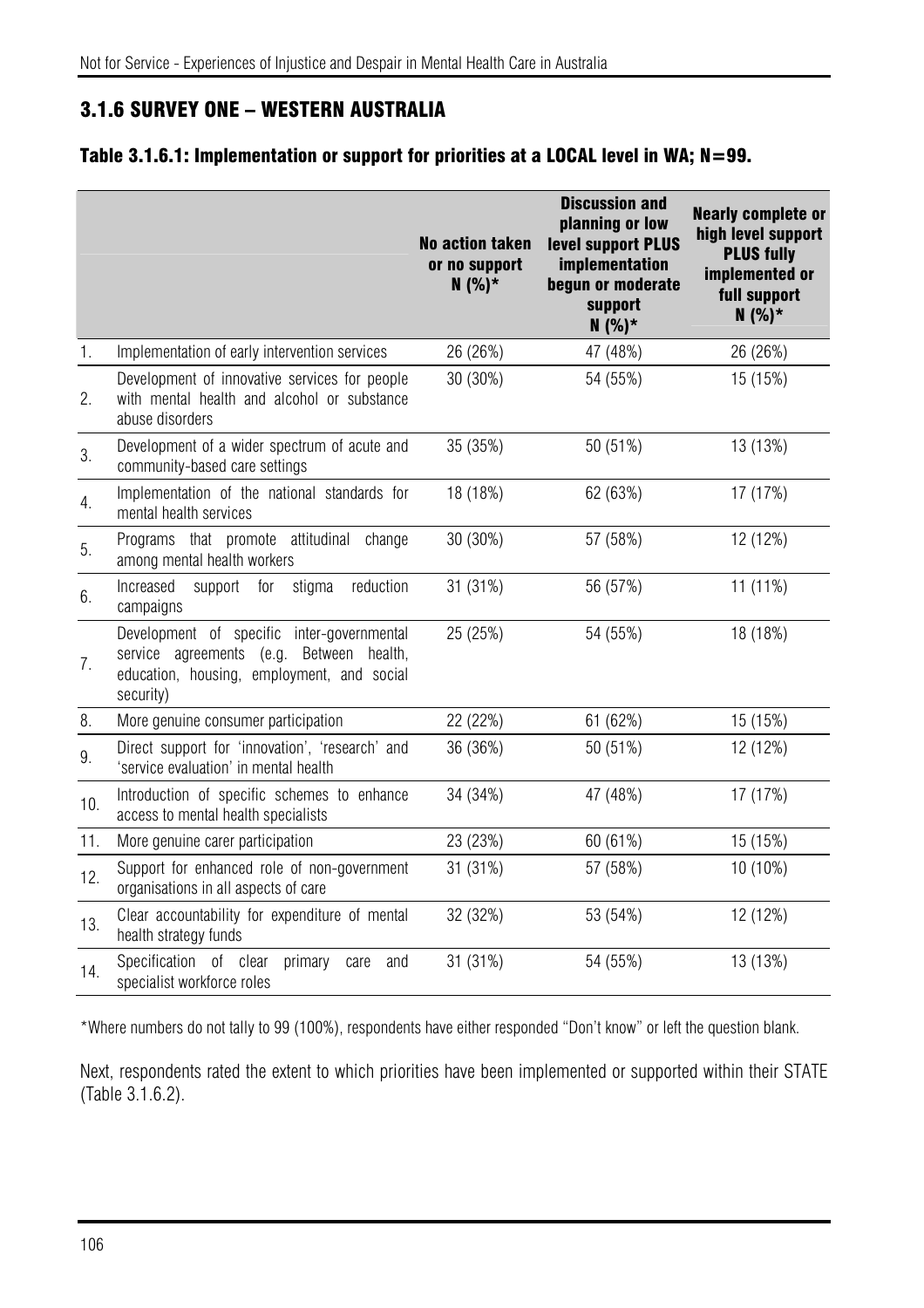|       |                                                                                                                                                         | <b>No action taken</b><br>or no support<br>$N(%)*$ | <b>Discussion and</b><br>planning or low<br>level support<br><b>PLUS</b><br>implementation<br>begun or<br>moderate support<br>$N(%)*$ | <b>Nearly complete</b><br>or high level<br>support<br><b>PLUS fully</b><br>implemented or<br>full support<br>$N(%)*$ |
|-------|---------------------------------------------------------------------------------------------------------------------------------------------------------|----------------------------------------------------|---------------------------------------------------------------------------------------------------------------------------------------|----------------------------------------------------------------------------------------------------------------------|
| 1.    | Development of specific inter-governmental service<br>(e.g.<br>between health,<br>agreements<br>education,<br>housing, employment, and social security) | 25 (25%)                                           | 56 (57%)                                                                                                                              | 16(%)                                                                                                                |
| 2.    | Direct support for 'innovation', 'research' and<br>'service evaluation' in mental health                                                                | 29 (29%)                                           | 58 (59%)                                                                                                                              | 11 (11%)                                                                                                             |
| 3.    | Introduction to specific schemes to enhance access<br>to mental health specialists                                                                      | 28 (28%)                                           | 60 (61%)                                                                                                                              | $11(11\%)$                                                                                                           |
| 4.    | Support for specific disease prevention initiatives<br>(e.g. In anxiety, depression, alcohol or substance<br>abuse)                                     | 22 (22%)                                           | 63 (64%)                                                                                                                              | 14 (14%)                                                                                                             |
| $5\,$ | Support for general mental health promotion                                                                                                             | 26 (26%)                                           | 64 (65%)                                                                                                                              | 9(9%)                                                                                                                |
| 6.    | Support for enhanced role of non-government<br>organisations in all aspects of care                                                                     | 29 (29%)                                           | 58 (59%)                                                                                                                              | 12 (12%)                                                                                                             |
| 7.    | Clear accountability for expenditure of mental health<br>strategy funds                                                                                 | 32 (32%)                                           | 58 (59%)                                                                                                                              | 8(8%)                                                                                                                |
| 8.    | Ongoing support for suicide prevention campaigns                                                                                                        | 23 (23%)                                           | 67 (68%)                                                                                                                              | 9(9%)                                                                                                                |
| 9.    | Development of datasets for monitoring the quality<br>of local services                                                                                 | 22 (22%)                                           | 62 (63%)                                                                                                                              | 15 (15%)                                                                                                             |
| 10.   | Service development for those in forensic (i.e.<br>prison-based) services                                                                               | 22 (22%)                                           | 69 (70%)                                                                                                                              | 7(7%)                                                                                                                |
| 11.   | Specification of clear primary care and specialist<br>workforces                                                                                        | 31 (31%)                                           | 59 (60%)                                                                                                                              | 8(8%)                                                                                                                |
| 12.   | Service enhancement for persons from culturally -<br>and linguistically-diverse backgrounds                                                             | 21 (21%)                                           | 68 (69%)                                                                                                                              | 9(9%)                                                                                                                |
| 13.   | Support for community leadership in mental health                                                                                                       | 13 (13%)                                           | 76 (77%)                                                                                                                              | 9(9%)                                                                                                                |
| 14.   | Support for professional leadership in mental health                                                                                                    | 23 (23%)                                           | 63 (64%)                                                                                                                              | 12 (12%)                                                                                                             |
| 15.   | Development of specific procedures for reporting<br>Human Rights abuses or neglect                                                                      | 29 (29%)                                           | 60(61%)                                                                                                                               | 9(9%)                                                                                                                |
| 16.   | Increased support for stigma reduction campaigns                                                                                                        | 18 (18%)                                           | 72 (73%)                                                                                                                              | 8(8%)                                                                                                                |

## Table 3.1.6.2: Implementation or support of priorities at a STATE level in WA; N=99.

\*Where numbers do not tally to 99 (100%), respondents have either responded "Don't know" or left the question blank.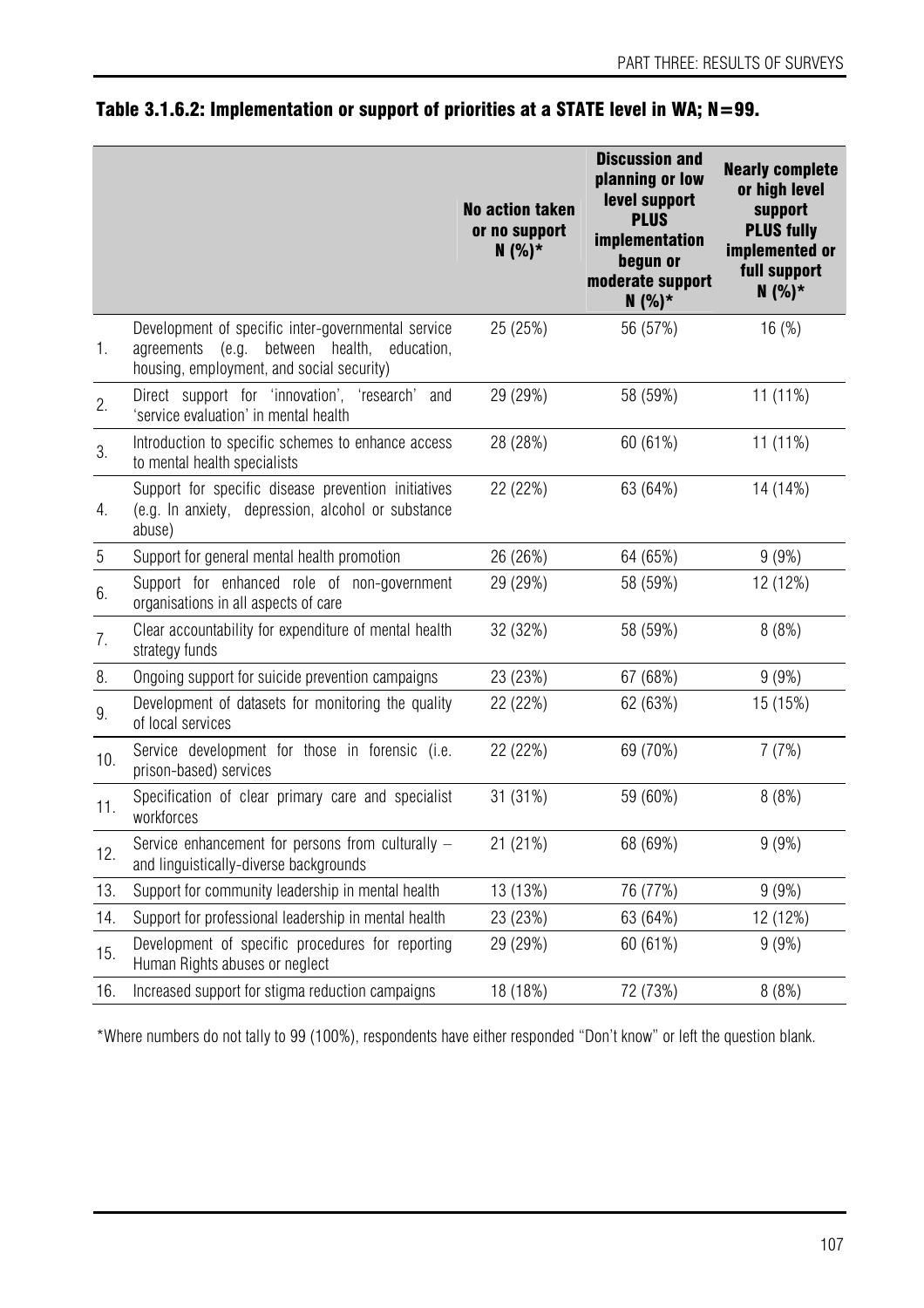# 3.1.7 SURVEY ONE – AUSTRALIAN CAPITAL TERRITORY

### Table 3.1.7.1: Implementation or support for priorities at a LOCAL level in the ACT; N=43.

|                |                                                                                                                                                | <b>No action taken</b><br>or no support<br>$N(%)*$ | <b>Discussion and</b><br>planning or low<br>level support<br><b>PLUS</b><br>implementation<br>begun or<br>moderate<br>support<br>$N(%)*$ | <b>Nearly complete</b><br>or high level<br>support PLUS<br>fully<br>implemented or<br>full support<br>$N(%)*$ |
|----------------|------------------------------------------------------------------------------------------------------------------------------------------------|----------------------------------------------------|------------------------------------------------------------------------------------------------------------------------------------------|---------------------------------------------------------------------------------------------------------------|
| 1.             | Implementation of early intervention services                                                                                                  | 4(9%)                                              | 30 (70%)                                                                                                                                 | 9(21%)                                                                                                        |
| 2.             | Development of innovative services for people with<br>mental health and alcohol or substance abuse disorders                                   | 7(16%)                                             | 29 (67%)                                                                                                                                 | 7(16%)                                                                                                        |
| 3.             | Development of a wider spectrum of acute<br>and<br>community-based care settings                                                               | 5(12%)                                             | 29 (67%)                                                                                                                                 | 9(21%)                                                                                                        |
| 4.             | Implementation of the national standards for mental<br>health services                                                                         | 7(16%)                                             | 26 (61%)                                                                                                                                 | 10 (23%)                                                                                                      |
| 5.             | Programs that promote attitudinal change among mental<br>health workers                                                                        | 6(14%)                                             | 27 (63%)                                                                                                                                 | 10 (23%)                                                                                                      |
| 6.             | Increased support for stigma reduction campaigns                                                                                               | 12 (28%)                                           | 27 (63%)                                                                                                                                 | 4(9%)                                                                                                         |
| 7 <sub>1</sub> | Development of specific inter-governmental service<br>agreements (e.g. Between health, education, housing,<br>employment, and social security) | 3(7%)                                              | 27 (63%)                                                                                                                                 | 12 (28%)                                                                                                      |
| 8.             | More genuine consumer participation                                                                                                            | 6(14%)                                             | 24 (56%)                                                                                                                                 | 13 (30%)                                                                                                      |
| 9.             | Direct support for 'innovation', 'research' and 'service<br>evaluation' in mental health                                                       | 6(14%)                                             | 27 (63%)                                                                                                                                 | 9(21%)                                                                                                        |
| 10.            | Introduction of specific schemes to enhance access to<br>mental health specialists                                                             | 10 (23%)                                           | 27 (63%)                                                                                                                                 | 5(12%)                                                                                                        |
| 11.            | More genuine carer participation                                                                                                               | 9(21%)                                             | 18 (42%)                                                                                                                                 | 16 (37%)                                                                                                      |
| 12.            | for<br>enhanced<br>Support<br>role<br>0f<br>non-government<br>organisations in all aspects of care                                             | 6(14%)                                             | 32 (74%)                                                                                                                                 | 5(12%)                                                                                                        |
| 13.            | Clear accountability for expenditure of mental health<br>strategy funds                                                                        | 5(12%)                                             | 30 (70%)                                                                                                                                 | 7(16%)                                                                                                        |
| 14.            | Specification of clear primary care and specialist<br>workforce roles                                                                          | 7(16%)                                             | 27 (63%)                                                                                                                                 | 8 (19%)                                                                                                       |

\*Where numbers do not tally to 43 (100%), respondents have either responded "Don't know" or left the question blank.

Next, respondents rated the extent to which priorities have been implemented or supported within their STATE (Table 3.1.7.2).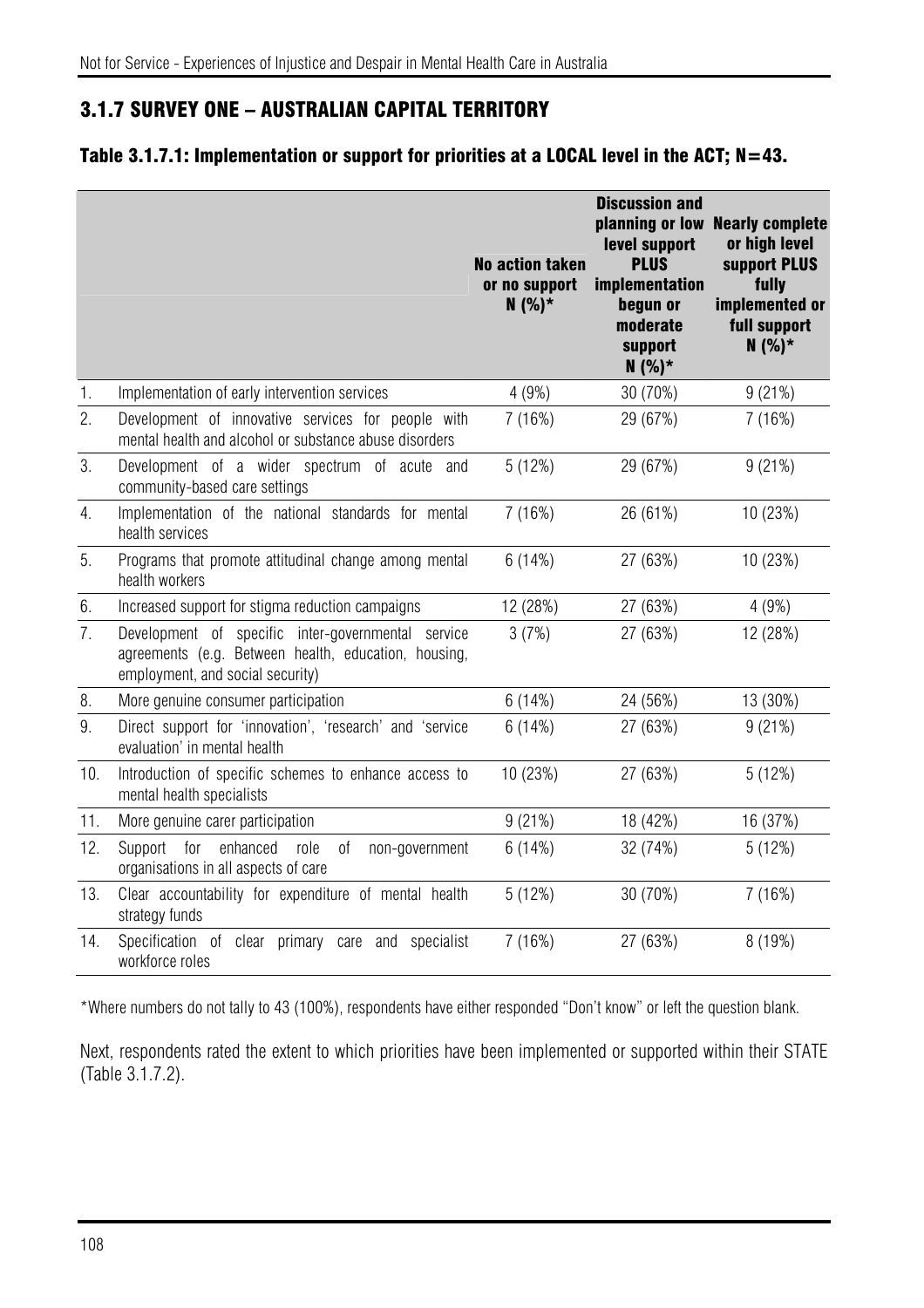|                |                                                                                                                                                | <b>No action taken</b><br>or no support<br>$N(%)*$ | <b>Discussion and</b><br>level support<br><b>PLUS</b><br>implementation<br>beaun or<br>moderate<br>support<br>$N(%)*$ | planning or low Nearly complete<br>or high level<br>support PLUS<br>fully<br>implemented or<br>full support<br>$N(%)*$ |
|----------------|------------------------------------------------------------------------------------------------------------------------------------------------|----------------------------------------------------|-----------------------------------------------------------------------------------------------------------------------|------------------------------------------------------------------------------------------------------------------------|
| $\mathbf{1}$ . | Development of specific inter-governmental service<br>agreements (e.g. between health, education, housing,<br>employment, and social security) | 7(16%)                                             | 24 (56%)                                                                                                              | 11 (26%)                                                                                                               |
| 2.             | Direct support for 'innovation', 'research' and 'service<br>evaluation' in mental health                                                       | 11 (26%)                                           | 26 (61%)                                                                                                              | 5(12%)                                                                                                                 |
| 3.             | Introduction to specific schemes to enhance access to<br>mental health specialists                                                             | 10 (23%)                                           | 30 (70%)                                                                                                              | 2(5%)                                                                                                                  |
| 4.             | Support for specific disease prevention initiatives (e.g. In<br>anxiety, depression, alcohol or substance abuse)                               | 8 (19%)                                            | 29 (67%)                                                                                                              | 5(12%)                                                                                                                 |
| $5\,$          | Support for general mental health promotion                                                                                                    | 8(19%)                                             | 26 (61%)                                                                                                              | 8(19%)                                                                                                                 |
| 6.             | for<br>enhanced<br>Support<br>role<br>0f<br>non-government<br>organisations in all aspects of care                                             | 4(9%)                                              | 31 (72%)                                                                                                              | 8 (19%)                                                                                                                |
| 7.             | Clear accountability for expenditure of mental health<br>strategy funds                                                                        | 8 (19%)                                            | 28 (65%)                                                                                                              | 7(16%)                                                                                                                 |
| 8.             | Ongoing support for suicide prevention campaigns                                                                                               | 10 (23%)                                           | 28 (65%)                                                                                                              | 4(9%)                                                                                                                  |
| 9.             | Development of datasets for monitoring the quality of<br>local services                                                                        | 5(12%)                                             | 27 (63%)                                                                                                              | 11 (26%)                                                                                                               |
| 10.            | Service development for those in forensic (i.e. prison-<br>based) services                                                                     | 7(16%)                                             | 31 (72%)                                                                                                              | 5(12%)                                                                                                                 |
| 11.            | Specification of clear primary care and specialist<br>workforces                                                                               | 8 (19%)                                            | 28 (65%)                                                                                                              | 6(14%)                                                                                                                 |
| 12.            | Service enhancement for persons from culturally - and<br>linguistically-diverse backgrounds                                                    | 7(16%)                                             | 29 (67%)                                                                                                              | 7(16%)                                                                                                                 |
| 13.            | Support for community leadership in mental health                                                                                              | 9(21%)                                             | 24 (56%)                                                                                                              | 9(21%)                                                                                                                 |
| 14.            | Support for professional leadership in mental health                                                                                           | 10 (23%)                                           | 28 (65%)                                                                                                              | 5(12%)                                                                                                                 |
| 15.            | Development of specific procedures for reporting Human<br>Rights abuses or neglect                                                             | 7(16%)                                             | 28 (65%)                                                                                                              | 8 (19%)                                                                                                                |
| 16.            | Increased support for stigma reduction campaigns                                                                                               | 9(21%)                                             | 28 (65%)                                                                                                              | 6(14%)                                                                                                                 |

## Table 3.1.7.2: Implementation or support of priorities at a STATE level in the ACT; N=43.

\*Where numbers do not tally to 43 (100%), respondents have either responded "Don't know" or left the question blank.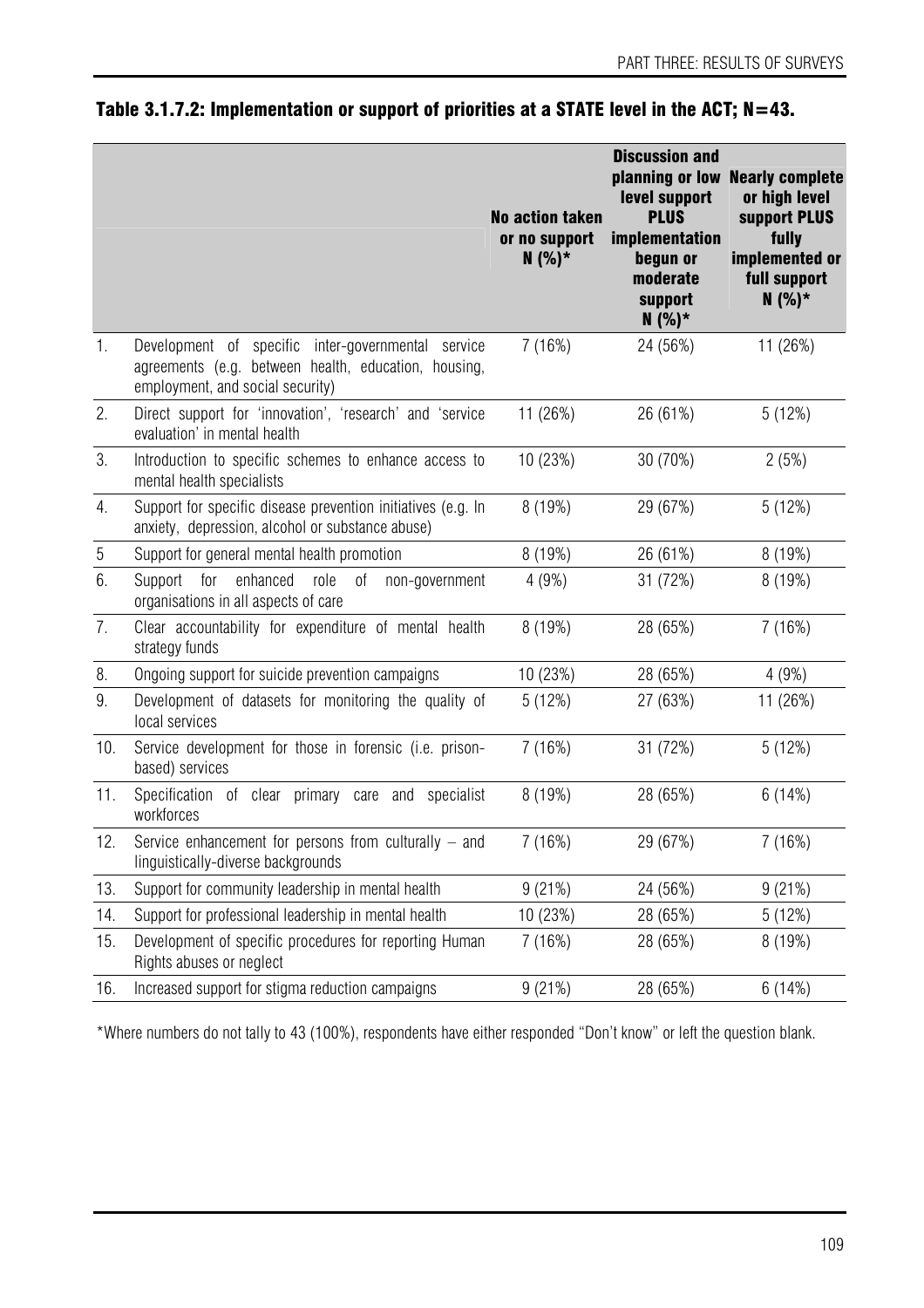## 3.1.8 SURVEY ONE – NORTHERN TERRITORY

#### Table 3.1.8.1: Implementation or support for priorities at a LOCAL level in the NT; N=9.

|                |                                                                                                                                                | <b>No action</b><br>taken or no<br>support<br>$N(%)^*$ | <b>Discussion and</b><br>planning or low<br>level support<br><b>PLUS</b><br>implementation<br>begun or<br>moderate support<br>$N(%)^*$ | <b>Nearly complete</b><br>or high level<br>support PLUS<br>fully implemented<br>or full support<br>$N(%)*$ |
|----------------|------------------------------------------------------------------------------------------------------------------------------------------------|--------------------------------------------------------|----------------------------------------------------------------------------------------------------------------------------------------|------------------------------------------------------------------------------------------------------------|
| 1.             | Implementation of early intervention services                                                                                                  | 2(22%)                                                 | 6(67%)                                                                                                                                 | $0(0\%)$                                                                                                   |
| 2.             | Development of innovative services for people with<br>mental health and alcohol or substance abuse<br>disorders                                | 2(22%)                                                 | 5(56%)                                                                                                                                 | $1(11\%)$                                                                                                  |
| 3.             | Development of a wider spectrum of acute and<br>community-based care settings                                                                  | 4(44%)                                                 | 4(44%)                                                                                                                                 | $1(11\%)$                                                                                                  |
| 4.             | Implementation of the national standards for mental<br>health services                                                                         | 2(22%)                                                 | 6(67%)                                                                                                                                 | $0(0\%)$                                                                                                   |
| 5.             | Programs that promote attitudinal change among<br>mental health workers                                                                        | 2(22%)                                                 | 5(56%)                                                                                                                                 | $1(11\%)$                                                                                                  |
| 6.             | Increased support for stigma reduction campaigns                                                                                               | 4(44%)                                                 | 4(44%)                                                                                                                                 | $0(0\%)$                                                                                                   |
| 7 <sup>1</sup> | Development of specific inter-governmental service<br>agreements (e.g. Between health, education, housing,<br>employment, and social security) | 4(44%)                                                 | 3(33%)                                                                                                                                 | $1(11\%)$                                                                                                  |
| 8.             | More genuine consumer participation                                                                                                            | 1(11%)                                                 | 7 (78%)                                                                                                                                | $0(0\%)$                                                                                                   |
| 9.             | Direct support for 'innovation', 'research' and 'service<br>evaluation' in mental health                                                       | 5(56%)                                                 | 4(44%)                                                                                                                                 | $0(0\%)$                                                                                                   |
| 10.            | Introduction of specific schemes to enhance access to<br>mental health specialists                                                             | 3 (33%)                                                | 6(67%)                                                                                                                                 | $0(0\%)$                                                                                                   |
| 11.            | More genuine carer participation                                                                                                               | 2(22%)                                                 | 6(67%)                                                                                                                                 | $0(0\%)$                                                                                                   |
| 12.            | Support for enhanced role of non-government<br>organisations in all aspects of care                                                            | 2(22%)                                                 | 5(56%)                                                                                                                                 | $1(11\%)$                                                                                                  |
| 13.            | Clear accountability for expenditure of mental health<br>strategy funds                                                                        | 5(56%)                                                 | 3(33%)                                                                                                                                 | $0(0\%)$                                                                                                   |
| 14.            | Specification of clear primary care and specialist<br>workforce roles                                                                          | 3 (33%)                                                | 6(67%)                                                                                                                                 | $0(0\%)$                                                                                                   |

\*Where numbers do not tally to 9 (100%), respondents have either responded "Don't know" or left the question blank.

Next, respondents rated the extent to which priorities have been implemented or supported within their STATE (Table 3.1.8.2).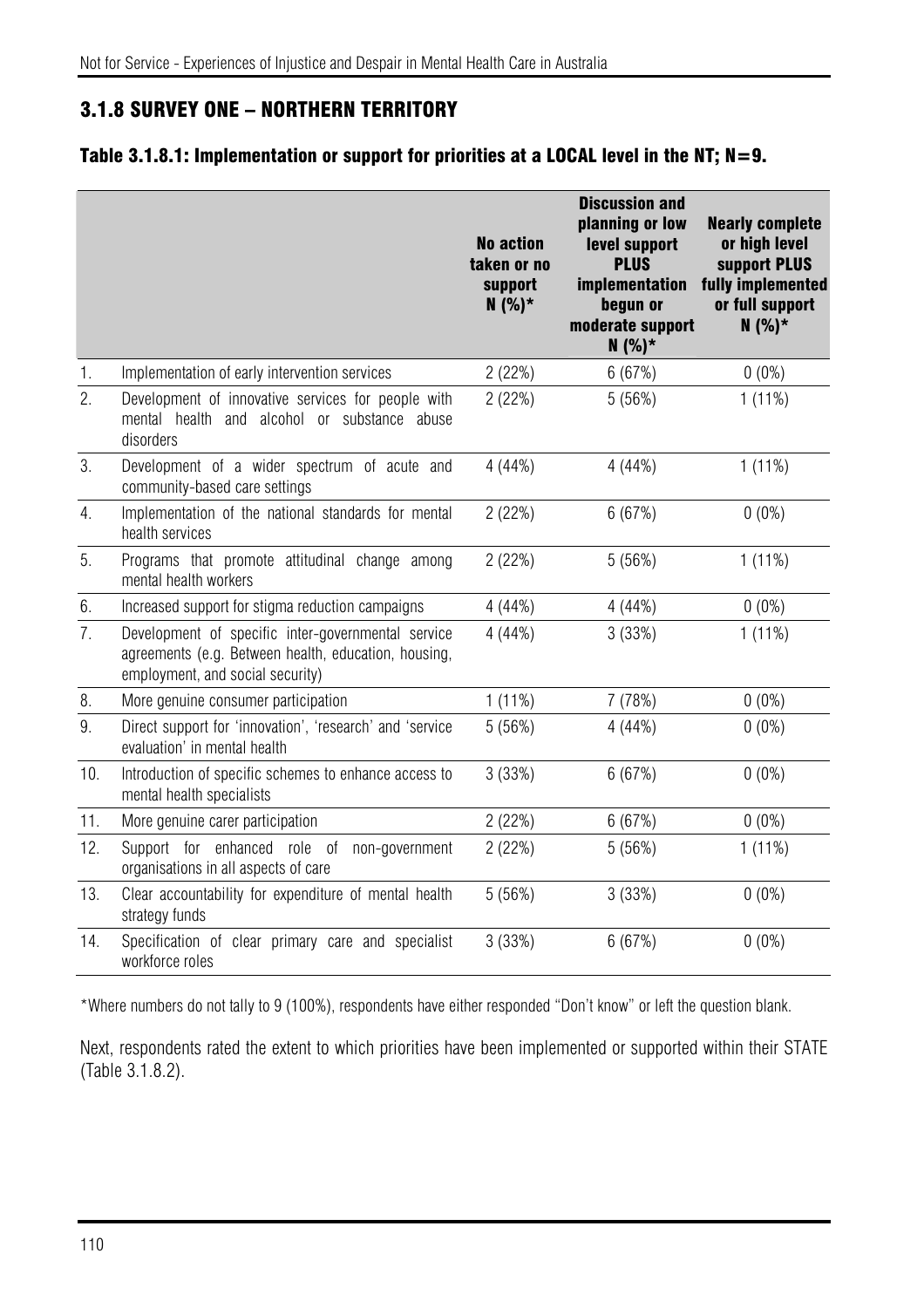|                  |                                                                                                                                                | <b>No action taken</b><br>or no support<br>$N(%)*$ | <b>Discussion and</b><br>planning or low<br>level support<br><b>PLUS</b><br>implementation<br>begun or<br>moderate<br>support<br>$N(%)^*$ | <b>Nearly complete</b><br>or high level<br>support PLUS<br>fully<br>implemented or<br>full support<br>$N(%)*$ |
|------------------|------------------------------------------------------------------------------------------------------------------------------------------------|----------------------------------------------------|-------------------------------------------------------------------------------------------------------------------------------------------|---------------------------------------------------------------------------------------------------------------|
| $\mathbf{1}$ .   | Development of specific inter-governmental service<br>agreements (e.g. between health, education, housing,<br>employment, and social security) | 4(44%)                                             | 4(44%)                                                                                                                                    | $0(0\%)$                                                                                                      |
| 2.               | Direct support for 'innovation', 'research' and 'service<br>evaluation' in mental health                                                       | 2(22%)                                             | 7 (78%)                                                                                                                                   | $0(0\%)$                                                                                                      |
| 3.               | Introduction to specific schemes to enhance access to<br>mental health specialists                                                             | 5(56%)                                             | 4(44%)                                                                                                                                    | $0(0\%)$                                                                                                      |
| $\overline{4}$ . | Support for specific disease prevention initiatives (e.g.<br>In anxiety, depression, alcohol or substance abuse)                               | 3 (33%)                                            | 5(56%)                                                                                                                                    | $0(0\%)$                                                                                                      |
| $\overline{5}$   | Support for general mental health promotion                                                                                                    | 3(33%)                                             | 5(56%)                                                                                                                                    | $0(0\%)$                                                                                                      |
| 6.               | for<br>enhanced role of<br>Support<br>non-government<br>organisations in all aspects of care                                                   | 4 (44%)                                            | 4(44%)                                                                                                                                    | $0(0\%)$                                                                                                      |
| 7.               | Clear accountability for expenditure of mental health<br>strategy funds                                                                        | 5(56%)                                             | 3(33%)                                                                                                                                    | $0(0\%)$                                                                                                      |
| 8.               | Ongoing support for suicide prevention campaigns                                                                                               | 5(56%)                                             | 2(22%)                                                                                                                                    | 1(11%)                                                                                                        |
| 9.               | Development of datasets for monitoring the quality of<br>local services                                                                        | 3 (33%)                                            | 5(56%)                                                                                                                                    | 1(11%)                                                                                                        |
| 10.              | Service development for those in forensic (i.e. prison-<br>based) services                                                                     | 3(33%)                                             | 5(56%)                                                                                                                                    | $0(0\%)$                                                                                                      |
| 11.              | Specification of clear primary care and specialist<br>workforces                                                                               | 5 (56%)                                            | 4(44%)                                                                                                                                    | $0(0\%)$                                                                                                      |
| 12.              | Service enhancement for persons from culturally - and<br>linguistically-diverse backgrounds                                                    | 5(56%)                                             | 2(22%)                                                                                                                                    | $1(11\%)$                                                                                                     |
| 13.              | Support for community leadership in mental health                                                                                              | 3(33%)                                             | 5(56%)                                                                                                                                    | $0(0\%)$                                                                                                      |
| 14.              | Support for professional leadership in mental health                                                                                           | 4 (44%)                                            | 5(56%)                                                                                                                                    | $0(0\%)$                                                                                                      |
| 15.              | Development of specific procedures for reporting<br>Human Rights abuses or neglect                                                             | 3(33%)                                             | 5(56%)                                                                                                                                    | $0(0\%)$                                                                                                      |
| 16.              | Increased support for stigma reduction campaigns                                                                                               | 3(33%)                                             | 4(44%)                                                                                                                                    | 1(11%)                                                                                                        |

## Table 3.1.8.2: Implementation or support of priorities at a STATE level in the NT; N=9.

\*Where numbers do not tally to 9 (100%), respondents have either responded "Don't know" or left the question blank.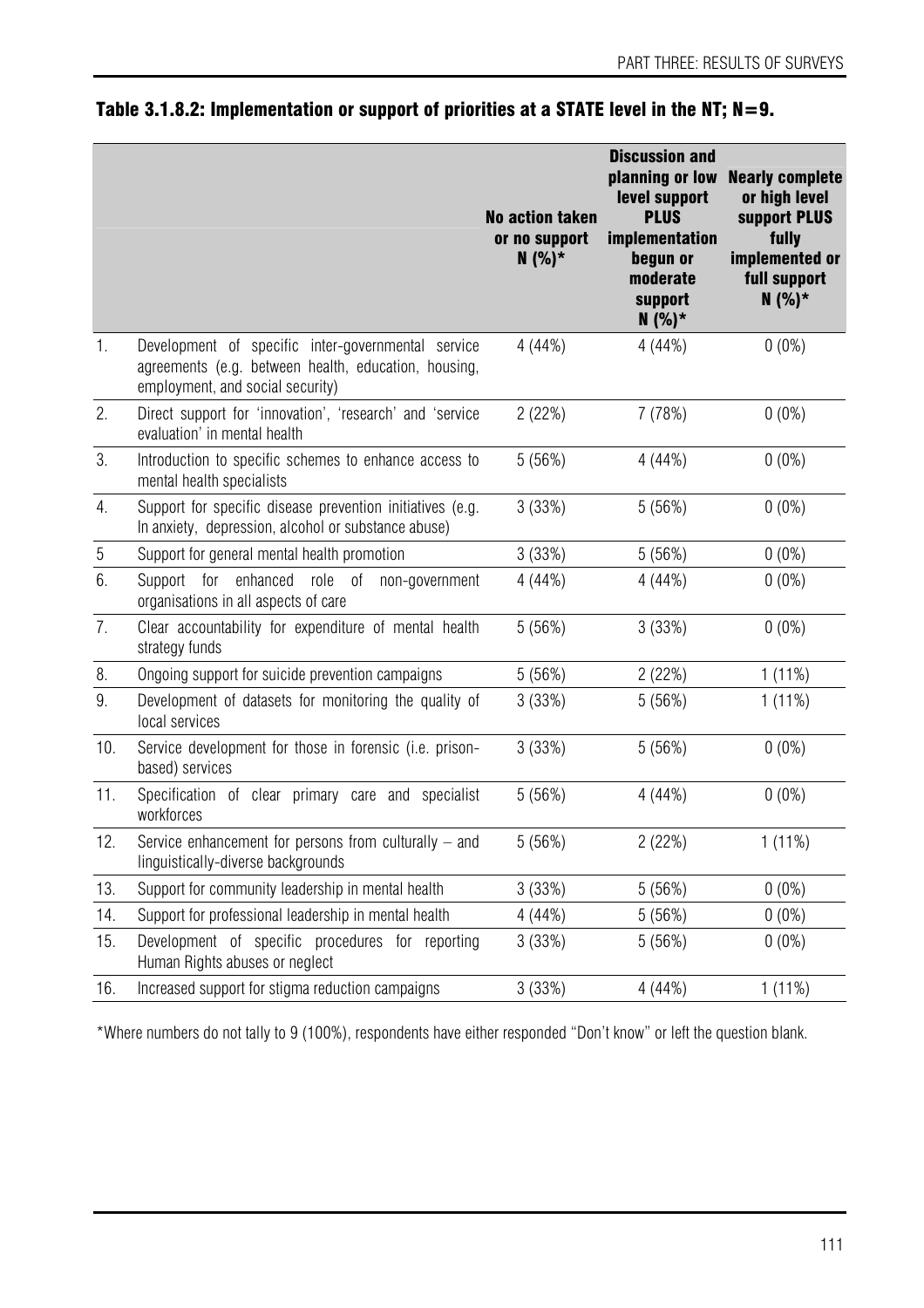# 3.1.9 SURVEY ONE - TASMANIA

### Table 3.1.9.1: Implementation or support for priorities at a LOCAL level in TAS; N=26.

|                |                                                                                                                                                   | <b>No action taken</b><br>or no support<br>$N(%)*$ | <b>Discussion and</b><br>planning or low<br>level support PLUS<br><b>implementation</b><br>begun or moderate<br>support<br>$N(%)*$ | <b>Nearly complete or</b><br>high level support<br><b>PLUS fully</b><br>implemented or full<br>support<br>$N(%)*$ |
|----------------|---------------------------------------------------------------------------------------------------------------------------------------------------|----------------------------------------------------|------------------------------------------------------------------------------------------------------------------------------------|-------------------------------------------------------------------------------------------------------------------|
| $\mathbf{1}$ . | Implementation of early intervention services                                                                                                     | 5(19%)                                             | 19 (73%)                                                                                                                           | 2(8%)                                                                                                             |
| 2.             | Development of innovative services for people<br>with mental health and alcohol or substance<br>abuse disorders                                   | 12 (46%)                                           | 13 (50%)                                                                                                                           | 1(4%)                                                                                                             |
| 3.             | Development of a wider spectrum of acute and<br>community-based care settings                                                                     | 6(23%)                                             | 20 (77%)                                                                                                                           | $0(0\%)$                                                                                                          |
| 4.             | Implementation of the national standards for<br>mental health services                                                                            | 4 (15%)                                            | 18 (69%)                                                                                                                           | 4 (15%)                                                                                                           |
| 5.             | Programs that promote attitudinal change<br>among mental health workers                                                                           | 9(35%)                                             | 16 (62%)                                                                                                                           | 1(4%)                                                                                                             |
| 6.             | stigma<br>reduction<br>Increased<br>for<br>support<br>campaigns                                                                                   | 9(35%)                                             | 15 (58%)                                                                                                                           | 2(8%)                                                                                                             |
| 7.             | Development of specific inter-governmental<br>service agreements (e.g. Between health,<br>education, housing, employment, and social<br>security) | 5 (19%)                                            | 20 (77%)                                                                                                                           | 1(4%)                                                                                                             |
| 8.             | More genuine consumer participation                                                                                                               | 6(23%)                                             | 15 (58%)                                                                                                                           | 4 (15%)                                                                                                           |
| 9.             | Direct support for 'innovation', 'research' and<br>'service evaluation' in mental health                                                          | 11 (42%)                                           | 15 (58%)                                                                                                                           | $0(0\%)$                                                                                                          |
| 10.            | Introduction of specific schemes to enhance<br>access to mental health specialists                                                                | 10 (39%)                                           | 15 (58%)                                                                                                                           | 1(4%)                                                                                                             |
| 11.            | More genuine carer participation                                                                                                                  | 3(12%)                                             | 20 (77%)                                                                                                                           | 3(12%)                                                                                                            |
| 12.            | Support for enhanced role of non-government<br>organisations in all aspects of care                                                               | 5 (19%)                                            | 19 (73%)                                                                                                                           | 2(8%)                                                                                                             |
| 13.            | Clear accountability for expenditure of mental<br>health strategy funds                                                                           | 7(27%)                                             | 15 (58%)                                                                                                                           | 4 (15%)                                                                                                           |
| 14.            | Specification of clear<br>primary<br>care<br>and<br>specialist workforce roles                                                                    | 7(27%)                                             | 16 (62%)                                                                                                                           | 3(12%)                                                                                                            |

\*Where numbers do not tally to 26 (100%), respondents have either responded "Don't know" or left the question blank.

Next, respondents rated the extent to which priorities have been implemented or supported within their STATE (Table 3.1.9.2).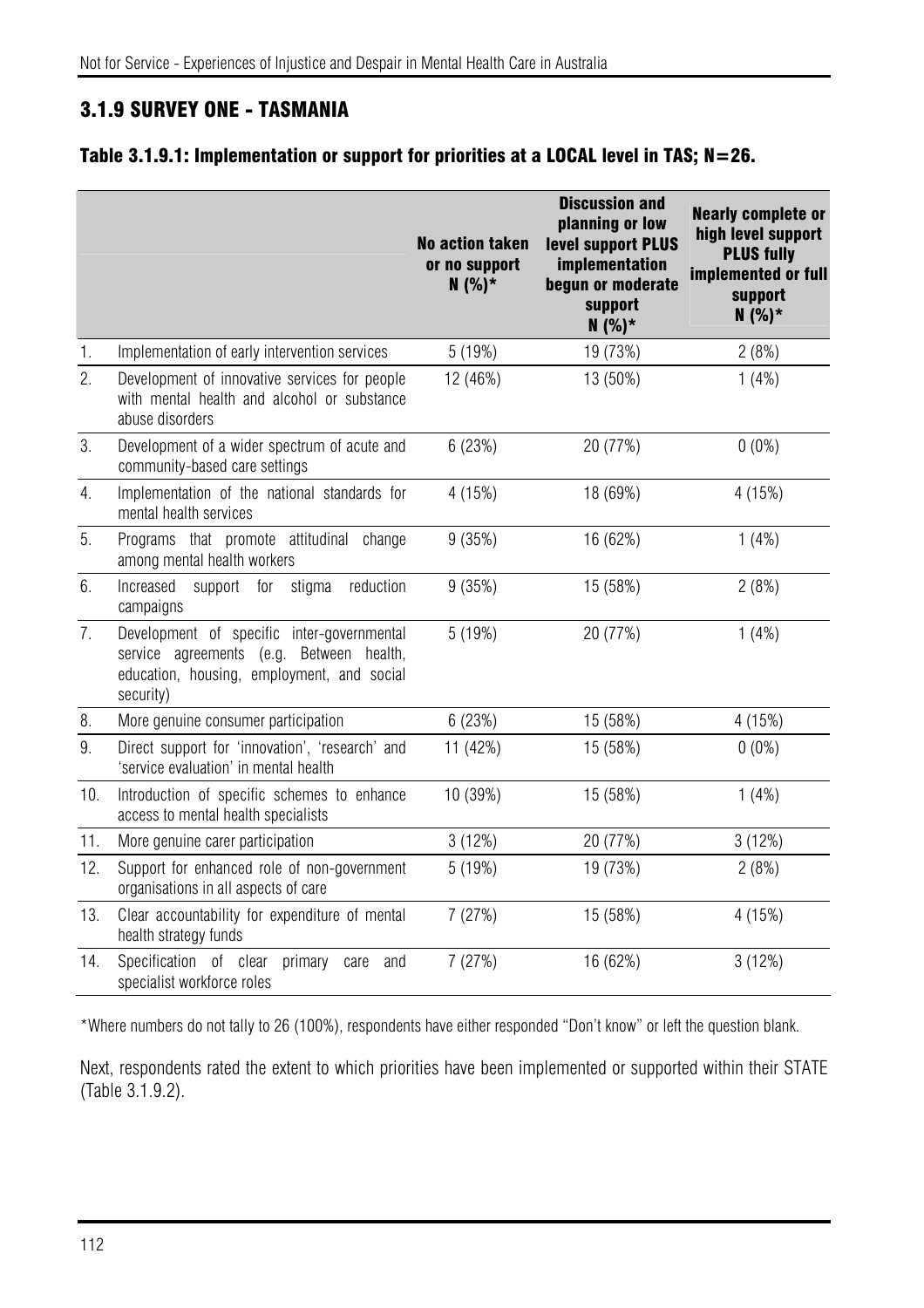|                  |                                                                                                                                                | <b>No action taken</b><br>or no support<br>$N(%)*$ | <b>Discussion and</b><br>planning or low<br>level support<br><b>PLUS</b><br>implementation<br>begun or<br>moderate<br>support<br>$N(%)*$ | <b>Nearly complete</b><br>or high level<br>support PLUS<br>fully<br>implemented or<br>full support<br>$N(%)*$ |
|------------------|------------------------------------------------------------------------------------------------------------------------------------------------|----------------------------------------------------|------------------------------------------------------------------------------------------------------------------------------------------|---------------------------------------------------------------------------------------------------------------|
| 1.               | Development of specific inter-governmental service<br>agreements (e.g. between health, education, housing,<br>employment, and social security) | 2(8%)                                              | 21 (81%)                                                                                                                                 | 2(8%)                                                                                                         |
| 2.               | Direct support for 'innovation', 'research' and 'service<br>evaluation' in mental health                                                       | 5(19%)                                             | 20 (77%)                                                                                                                                 | 1(4%)                                                                                                         |
| 3.               | Introduction to specific schemes to enhance access to<br>mental health specialists                                                             | 10 (39%)                                           | 13 (50%)                                                                                                                                 | 3(12%)                                                                                                        |
| 4.               | Support for specific disease prevention initiatives<br>(e.g. In anxiety, depression, alcohol or substance<br>abuse)                            | 9(35%)                                             | 14 (54%)                                                                                                                                 | 3(12%)                                                                                                        |
| $\sqrt{5}$       | Support for general mental health promotion                                                                                                    | 7(27%)                                             | 18 (69%)                                                                                                                                 | 1(4%)                                                                                                         |
| 6.               | Support for enhanced role of non-government<br>organisations in all aspects of care                                                            | 4 (15%)                                            | 21 (81%)                                                                                                                                 | 1(4%)                                                                                                         |
| $\overline{7}$ . | Clear accountability for expenditure of mental health<br>strategy funds                                                                        | 8 (31%)                                            | 15 (58%)                                                                                                                                 | 3(12%)                                                                                                        |
| 8.               | Ongoing support for suicide prevention campaigns                                                                                               | 4 (15%)                                            | 19 (73%)                                                                                                                                 | 3(12%)                                                                                                        |
| 9.               | Development of datasets for monitoring the quality of<br>local services                                                                        | 3(12%)                                             | 21 (81%)                                                                                                                                 | 2(8%)                                                                                                         |
| 10.              | Service development for those in forensic (i.e. prison-<br>based) services                                                                     | 6(23%)                                             | 18 (69%)                                                                                                                                 | 2(8%)                                                                                                         |
| 11.              | Specification of clear primary care and specialist<br>workforces                                                                               | 4 (15%)                                            | 21 (81%)                                                                                                                                 | $0(0\%)$                                                                                                      |
| 12.              | Service enhancement for persons from culturally -<br>and linguistically-diverse backgrounds                                                    | 7 (27%)                                            | 17 (65%)                                                                                                                                 | 1(4%)                                                                                                         |
| 13.              | Support for community leadership in mental health                                                                                              | 8 (31%)                                            | 16 (62%)                                                                                                                                 | 2(8%)                                                                                                         |
| 14.              | Support for professional leadership in mental health                                                                                           | 6(23%)                                             | 17 (65%)                                                                                                                                 | 3(12%)                                                                                                        |
| 15.              | Development of specific procedures for reporting<br>Human Rights abuses or neglect                                                             | 6(23%)                                             | 19 (73%)                                                                                                                                 | 1(4%)                                                                                                         |
| 16.              | Increased support for stigma reduction campaigns                                                                                               | 5 (19%)                                            | 18 (69%)                                                                                                                                 | 3(12%)                                                                                                        |

## Table 3.1.9.2: Implementation or support of priorities at a STATE level in TAS; N=26.

\*Where numbers do not tally to 26 (100%), respondents have either responded "Don't know" or left the question blank.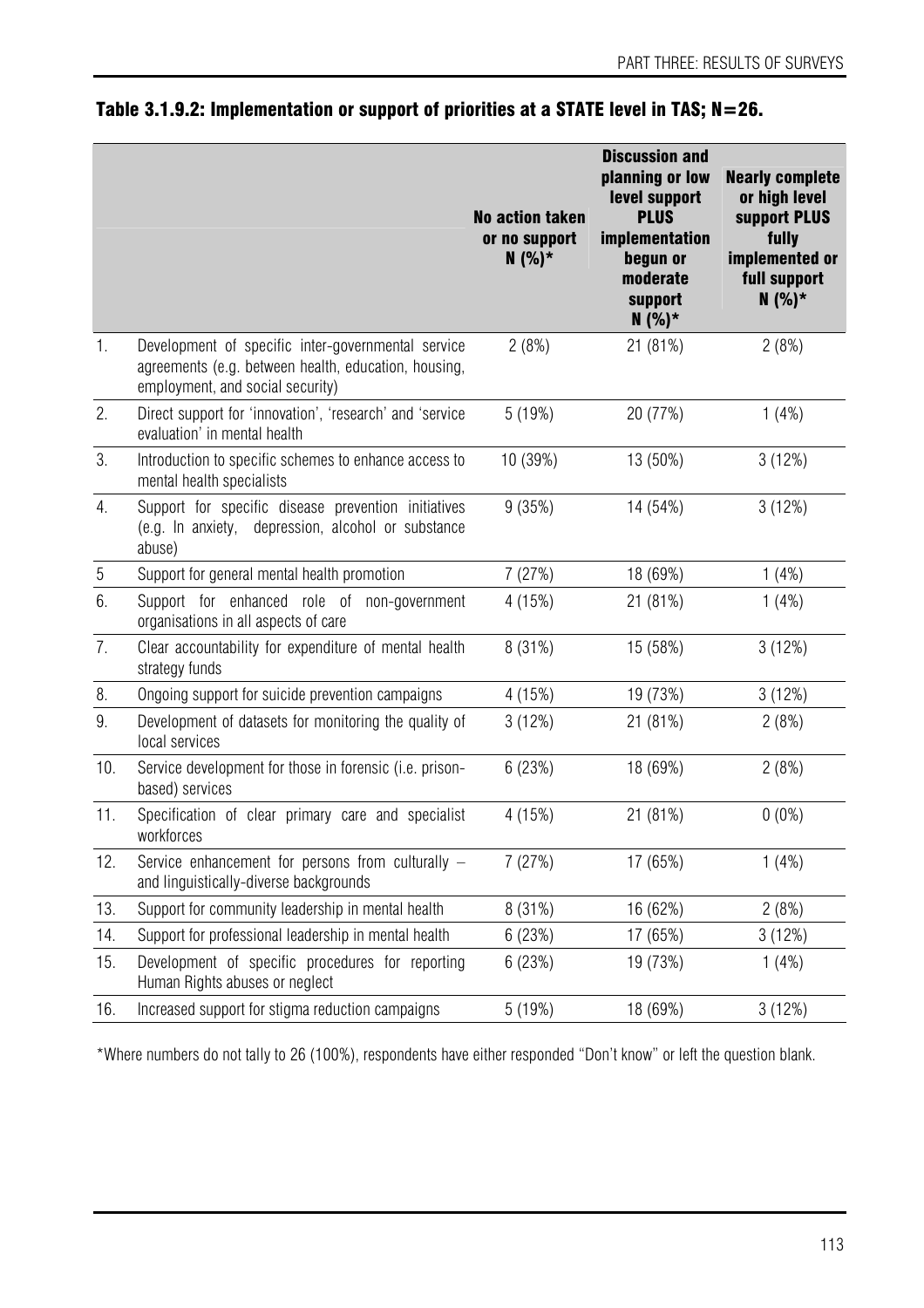# 3.2 SURVEY TWO: CONSUMER AND CARER EXPERIENCES OF CARE

This survey mechanism introduced through the Mental Health Council in 2004, seeks to record ongoing experiences of care by those who actually use mental health services. It extends a framework initially developed in other areas of heath care to measure the quality of services provided (Hickie et al 2003). It is in marked contrast to the mechanisms currently used or even proposed by the responsible governments. It relies on actual experiences of care and is not simply limited to critical incident reporting or ad hoc surveys of consumer participation or satisfaction with services.

As of 2 November 2004, 228 complete surveys have been received, including 127 (56%) from consumers, 58 from carers (25%) and 43 (19%) from family members or close friends. All respondents had experience (either direct or indirect) with mental health services during the previous twelve months. Forty-one percent ( $n=94$ ) had contact with public health services,  $30\%$  (n=69) with private health services, and the remaining 29%  $(n=65)$  a mixture of the two.

Eighty percent ( $n=182$ ) of the sample was female with an average age of 41 years. The majority of respondents (67%) resided in major urban areas, with only 13% of the sample from rural areas with populations less than 10,000. Across Australia, most respondents were located in Victoria (31%) and New South Wales (31%; Table 3.2.1).

| <b>STATE</b>                 | <b>TOTAL NUMBER (%) OF RESPONDENTS</b> |
|------------------------------|----------------------------------------|
| New South Wales              | 71 (31%)                               |
| Western Australia            | 20 (9%)                                |
| Victoria                     | 71 (31%)                               |
| South Australia              | 14 (6%)                                |
| Queensland                   | 30 (13%)                               |
| Australian Capital Territory | 14 (6%)                                |
| Tasmania                     | 6(3%)                                  |
| Northern Territory           | 2(1%)                                  |

#### Table 3.2.1: Total number of respondents by state; N=228.

Only 57% of respondents (mostly consumers and carers) said they were treated with respect and dignity nearly always or always (Table 3.2.2).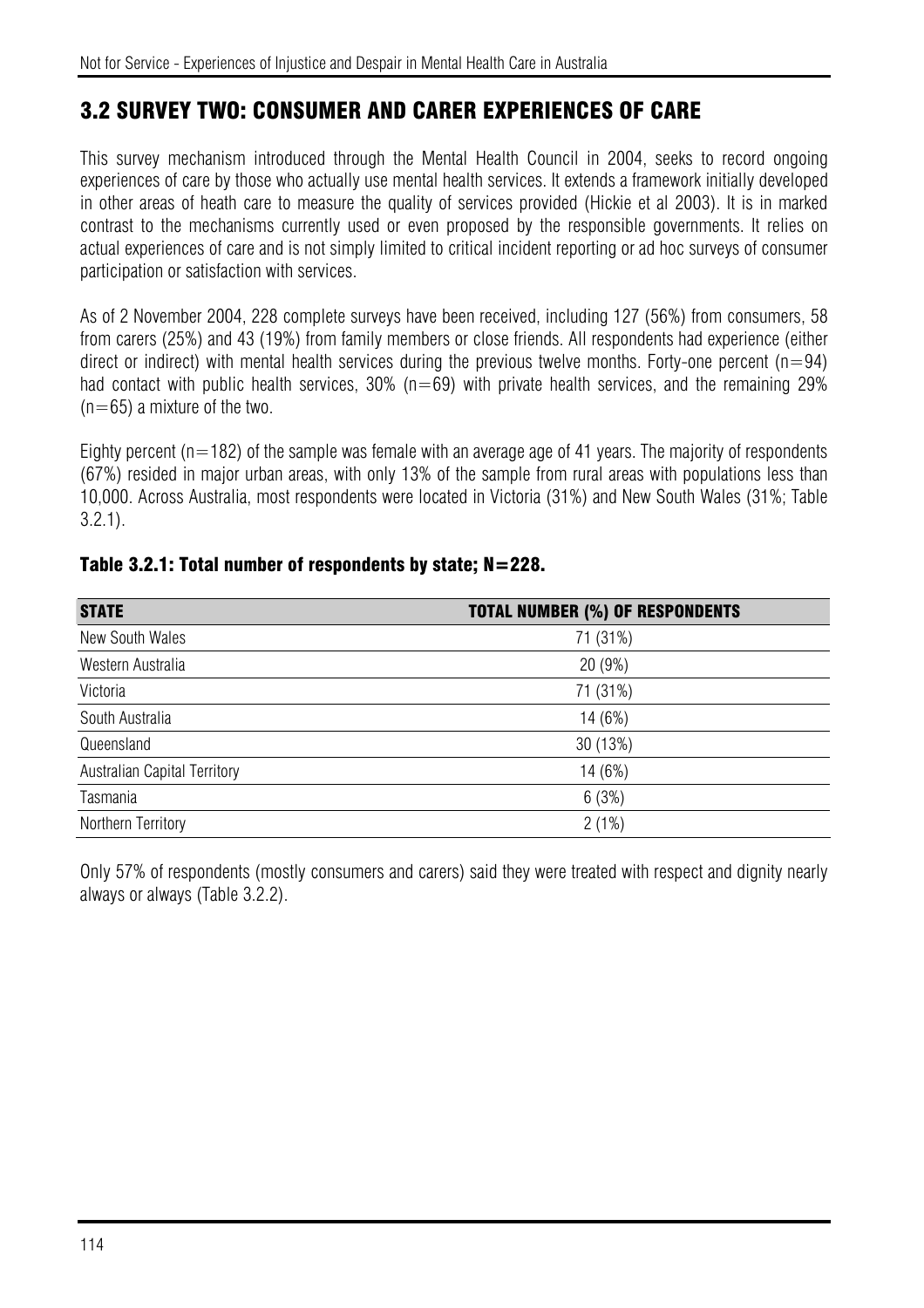#### Table 3.2.2: The extent to which health professionals treated the consumer or someone close to them with respect and dignity.

|               | <b>CONSUMER</b> | <b>CARER</b> | <b>FAMILY MEMBER OR</b><br><b>CLOSE FRIEND</b> |
|---------------|-----------------|--------------|------------------------------------------------|
| N             | 127             | 58           | 43                                             |
| Always        | 32%             | 26%          | 16%                                            |
| Nearly always | 34%             | 29%          | 19%                                            |
| Sometimes     | 20%             | 33%          | 42%                                            |
| Not often     | 10%             | 12%          | 21%                                            |
| Never         | 4%              | 0%           | 2%                                             |

The majority (69%) felt they did not have adequate access to services (Table 3.2.3), with 20% not being able to find a health professional to talk to about their concerns.

#### Table 3.2.3: The extent to which access to adequate services for mental health problems was achieved.

|               | <b>CONSUMER</b> | <b>CARER</b> | <b>FAMILY MEMBER OR</b><br><b>CLOSE FRIEND</b> |
|---------------|-----------------|--------------|------------------------------------------------|
| N             | 127             | 58           | 43                                             |
| Always        | 14%             | 10%          | 0%                                             |
| Nearly always | 26%             | 15%          | 9%                                             |
| Sometimes     | 25%             | 40%          | 26%                                            |
| Not often     | 25%             | 26%          | 58%                                            |
| Never         | 10%             | 9%           | 7%                                             |

Over one third (41%) of participants felt they were given insufficient or no information about the condition or treatment. Of those respondents who wanted information given to family and friends, more than half (99/165) felt that not enough information was given. In situations were medication was prescribed for the mental health problem, only 24% responded that the purpose, benefits and side-effects were fully explained (Table 3.2.4).

#### Table 3.2.4: The extent to which medications prescribed for a mental health problem was explained in terms of purpose, benefits and/or side effects;  $N = 215$ .

|                     | <b>CONSUMER</b> | <b>CARER</b> | <b>FAMILY MEMBER OR</b><br><b>CLOSE FRIEND</b> |
|---------------------|-----------------|--------------|------------------------------------------------|
| N                   | 119             | 57           | 39                                             |
| Yes, definitely     | 31%             | 19%          | 8%                                             |
| Yes, to some extent | 23%             | 23%          | 15%                                            |
| Yes, a little       | 25%             | 26%          | 33%                                            |
| N <sub>0</sub>      | 21%             | 32%          | 44%                                            |